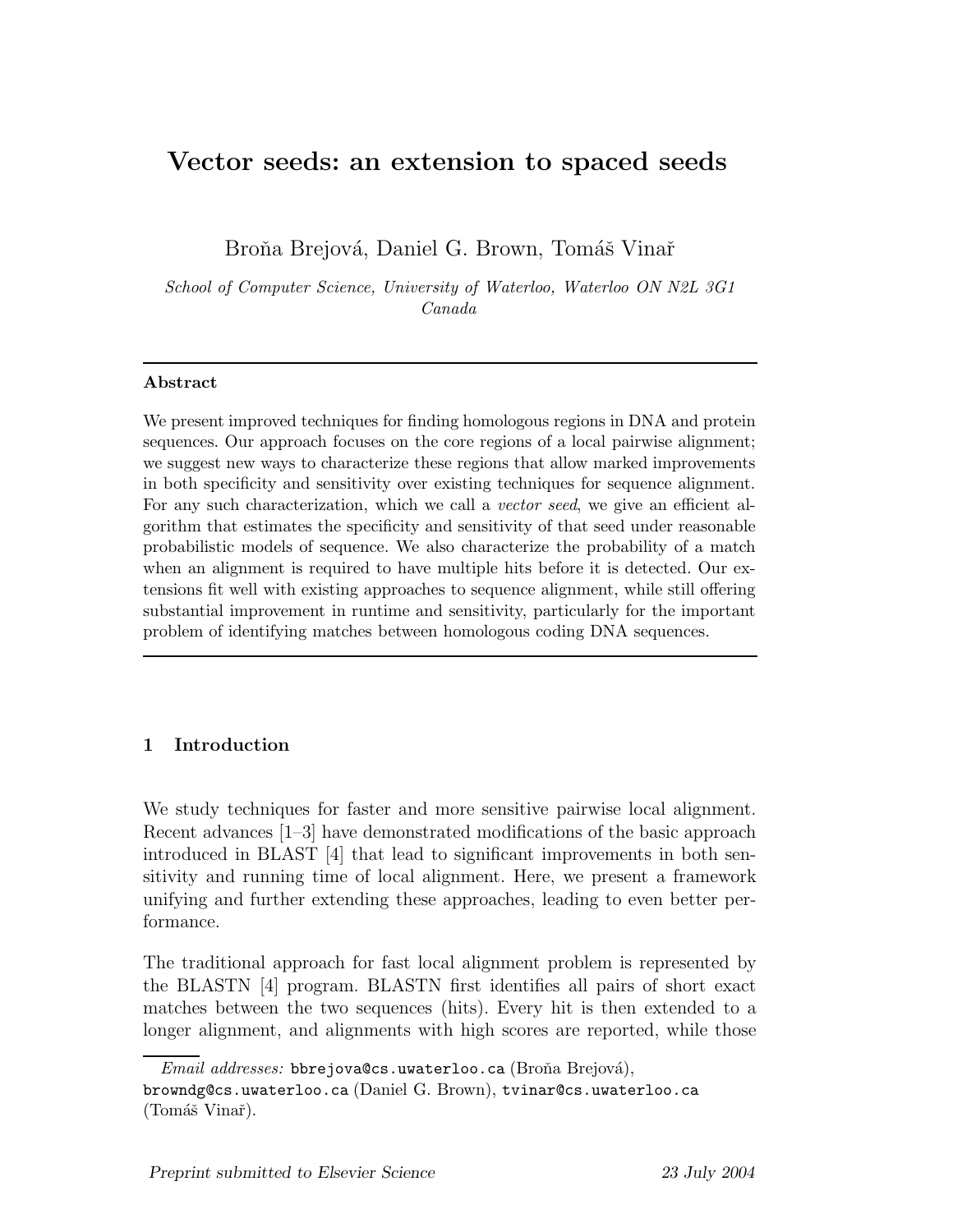with low scores are discarded. High scoring alignments that do not contain a hit cannot be found by this approach.

Sensitivity can be increased by decreasing the required length of the hit; however, this also increases the number of spurious hits (decreasing specificity) and thus also increases the running time. Thus, there is a tradeoff between sensitivity and specificity induced by a particular definition of a hit.

Recently, several researchers have reported alterations to the hit definition that improve sensitivity without decreasing specificity. Kent [2] in his program BLAT allows a *fixed number of mismatches* in the region that makes up a hit. For example, we may require at least 11 matches in a region of length 12.

PatternHunter [1] uses *spaced seeds*, which allow arbitrary numbers of mismatches in fixed positions of the hit. For example, a region of length 9 of an alignment is a hit to the PatternHunter seed 110110001 if there is a match on the first, second, fourth, fifth and ninth positions of the region. The other positions (the zeros in the seed) are not relevant.

Ma et al.  $|1|$  also introduce the idea of *optimizing the seed*, or choosing the seed of a given specificity which has the highest sensitivity under a specific probabilistic model of alignments (in their case, a region with 70% similarity of length 64). In follow-up work, more realistic probabilistic models of alignments (Markov chains, hidden Markov models) have been shown to yield optimal seeds with better performance on real data [5,3]. These methods also allow the creation of seeds tailored for particular application such as finding homologous protein coding regions.

Protein alignments are scored by substitution matrices such as BLOSUM62 [6] that define different scores for different matching and mismatching amino acid pairs. Therefore techniques considering only matches and mismatches for finding hits do not work very well. BLASTP [4] defines a hit as several consecutive positions with total score exceeding a given threshold.

These techniques are often supplemented by requiring two non-overlapping hits that are the same distance apart in both sequences. This method also increases sensitivity compared to a single stronger hit [7].

Here, we generalize these approaches into a new model of vector seeds (Section 2). Our model is general, allowing us to produce seeds for nucleotide alignments that incorporate positions that are required to match, positions that are free to vary, sets of positions that allow for a limited number of mismatches, and more. The hit definitions used by BLASTN, BLAT, Pattern-Hunter, and BLASTP can be all expressed as special cases of vector seeds. Moreover, vector seeds allow easy transfer of techniques developed specifically for match/mismatch models into models based on scoring matrices. For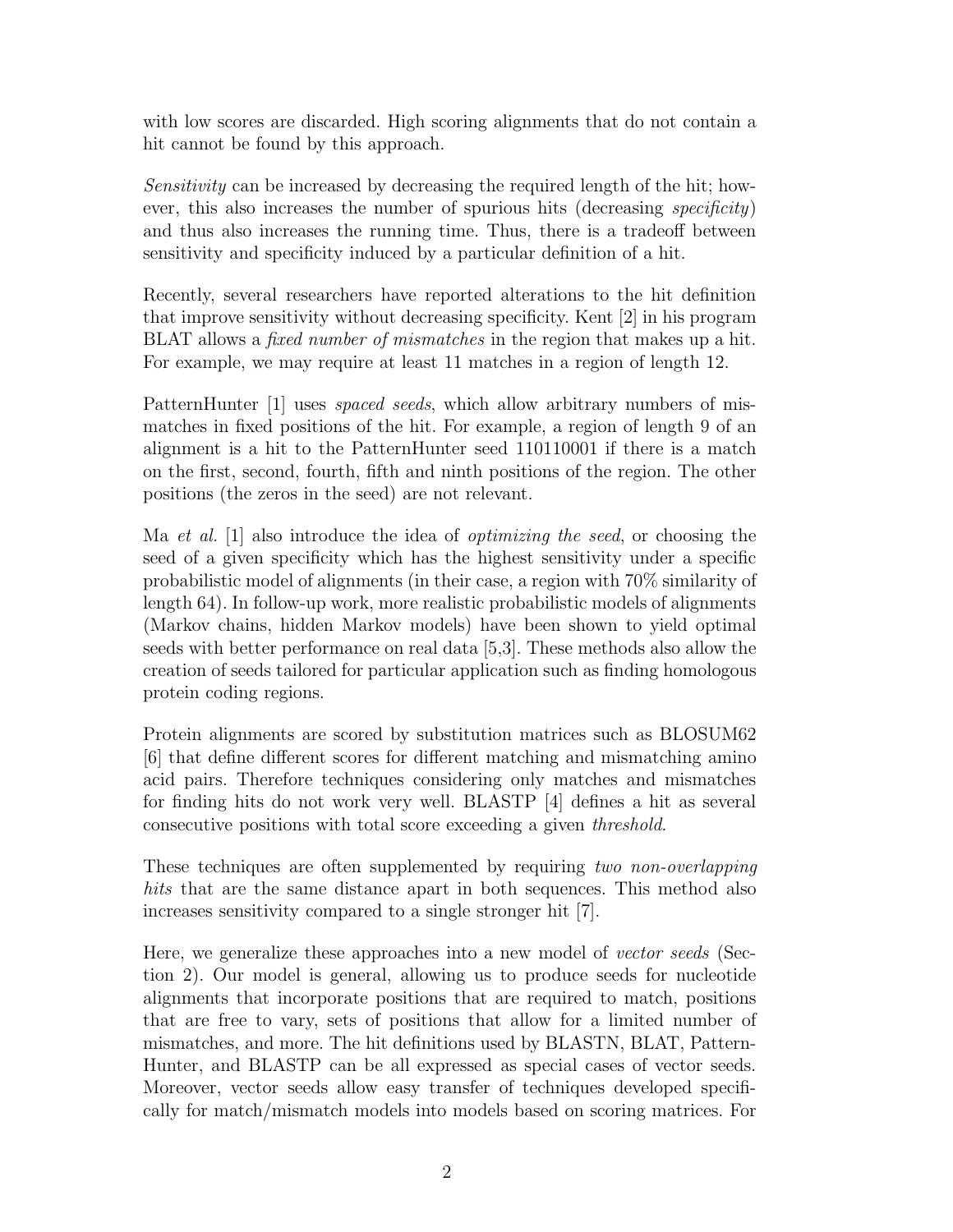example, we can apply spaced seed ideas to protein homology search.

We also provide an algorithm to predict the sensitivity of a vector seed, given a probabilistic model of alignments (Section 3). Our algorithm extends the original algorithm used to compute the sensitivity of PatternHunter's spaced seeds [8] to the case of vector seeds. We have previously extended this algorithm to more realistic probabilistic models of alignments, such as HMMs [5], and the sensitivity of our new seed models can also be computed for HMMs. This algorithm can be used to find the seed with the best predicted sensitivity for a given family of vector seeds. We further extend the algorithm to allow it to predict the sensitivity of two-hit alignment methods.

Our extensions universally allow greater sensitivity and specificity over existing pairwise alignment methods. For coding DNA alignments, we greatly improve over the performance of BLAT or spaced seeds specifically chosen for this problem [5], allowing false positive rates several times smaller than previously existed, or offering large advantages in specificity with comparable sensitivity (Section 4). Our methods offer substantially improved performance over BLAT or PatternHunter, with minimal additional required changes.

### 2 Alignments and vector seeds

Vector seeds are a new way of defining a hit, the conserved part of an alignment that triggers alignment extension in the homology search program. A good definition of hits allows efficient identification of all hits in a sequence database and leads to high sensitivity and specificity. In this section we introduce vector seeds as well as probabilistic models for predicting their performance.

#### 2.1 Vector seeds

To define a hit in the vector seed model, we represent ungapped pairwise local alignments as a sequence of real numbers, each corresponding to a position in the alignment. Alignments may potentially contain gaps. However, hits must be located inside a single ungapped region of an alignment. Here, we model only individual ungapped fragments of such alignments.

In the simplest case, we represent pairwise alignments as binary sequences. Zero represents a mismatch and one represents a match. For protein alignments, we represent the alignment between sequences  $Y = y_1 y_2 ... y_n$  and  $Z = z_1 z_2 \dots z_n$  by the sequence of positional scores,  $(s_{y_1,z_1}, s_{y_2,z_2}, \dots, s_{y_n,z_n}),$ where  $S = (s_{i,j})$  is the scoring matrix. We call such a sequence of positional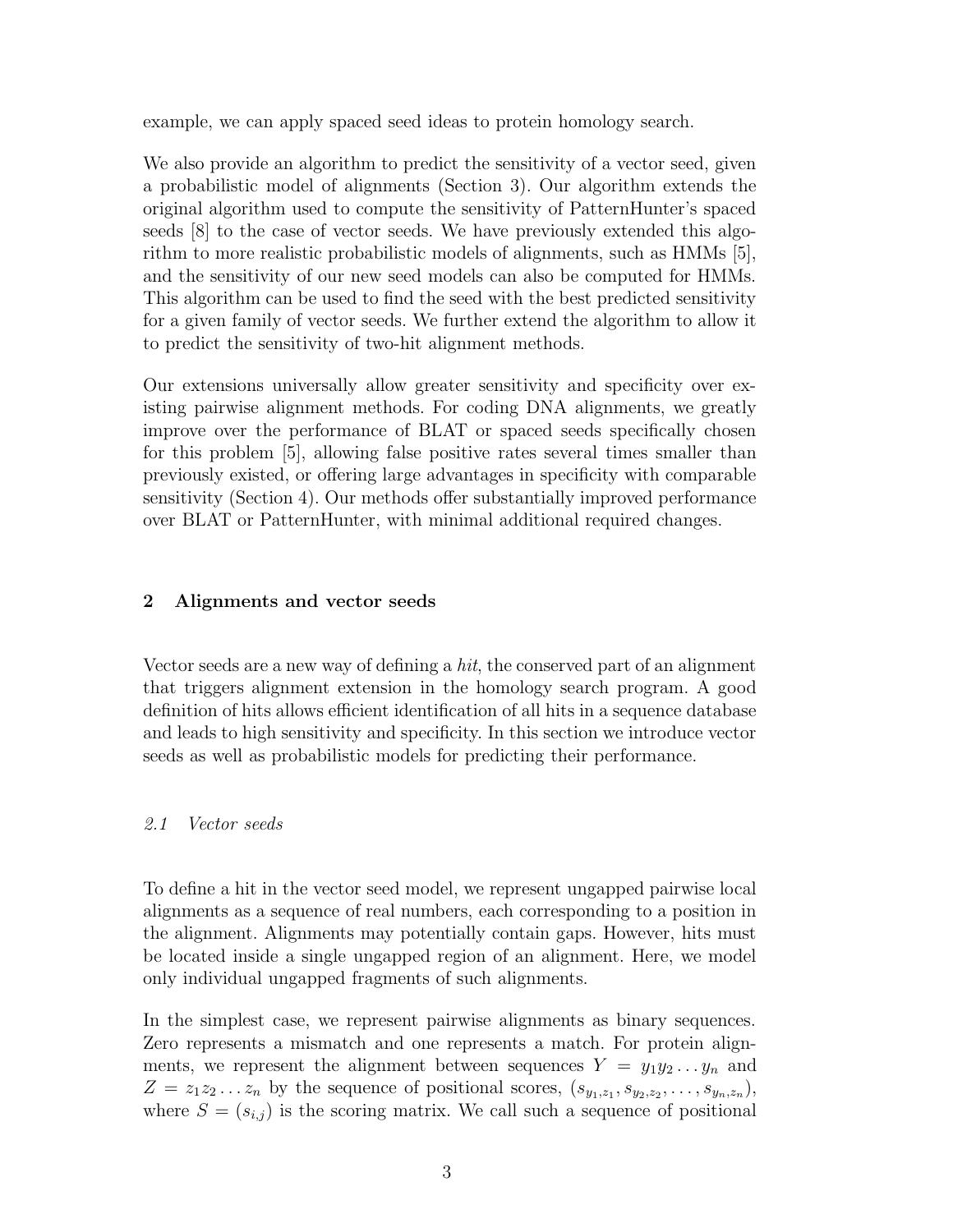scores an *alignment sequence*. Now we are ready to formally define a vector seed.

**Definition 1** A vector seed is an ordered pair  $Q = (v, T)$ , where v is the seed vector  $(v_1, v_2, \ldots, v_\ell)$  of real numbers and T is the seed threshold value.

An alignment sequence  $X = (x_1, x_2, \ldots, x_n)$  hits the seed Q at position p if  $\sum_{i=1}^{\ell} (v_i \cdot x_{p+i-1}) \geq T$ . That is, the dot product of the seed vector and the alignment sequence of length  $\ell$  beginning at position p is at least the threshold  $T$ . The number of nonzero positions in the vector  $v$  is the support of the seed.

Vector seeds generalize the spaced seeds of PatternHunter, the mismatching seeds of BLAT, and the minimum word score seeds used by BLASTP. For example, the BLAT seed that requires seven matching positions in nine consecutive positions in a nucleotide alignment is the vector seed  $((1, 1, 1, 1, 1, 1, 1, 1, 1))$ , 7). The spaced seed  $110110001$  can be represented as the vector seed  $((1, 1, 0, 1))$  $1, 1, 0, 0, 0, 1, 5$ . The BLASTP rule that a hit is three consecutive positions having total score at least 13 corresponds to the vector seed  $((1, 1, 1), 13)$ .

However, vector seeds can also encode more complicated concepts. For example, if the alignment sequence is binary, the vector seed  $((1, 2, 0, 1, 2, 0, 1, 2), 8)$ requires matches in all positions with seed vector value of two, but allows one mismatch in the three positions with value one. The positions with value zero are not relevant to a hit. Or, if the alignment sequence is over the values  $\{0, 1, 10\}$ , then the seed  $((10, 10, 1, 10), 301)$  matches either the alignment vector  $(10, 10, 1, 10)$  or the vector  $(10, 10, 10, 10)$ , but no others.

Of course, more complicated vector seeds than these rather simple examples could be developed; the framework is general enough to allow vector seeds matching any half-space of  $R^{\ell}$ . However, for simplicity, we will focus on a few families of vector seeds: for nucleotides, we will consider seed vectors with only zeros, ones and twos, where the total number of allowed mismatches is at most one or two, while for amino acids, we will consider short binary seed vectors. We have not, in our experiments, found much utility for non-binary seed vectors, though we will describe some exceptions to this rule.

Vector seeds are not universally expressive. For example, the seed  $((1, 1, 0, 1, 1,$  $(0, 1, 1, 0, 1, 1),$  8) corresponds to requiring matches in the first two positions of each of four consecutive codons. There is no way in the vector seed model to encode the requirement that three of the four codons are matched this way; the seed  $((1, 1, 0, 1, 1, 0, 1, 1, 0, 1, 1), 6)$  also allows one mismatch each in two codons.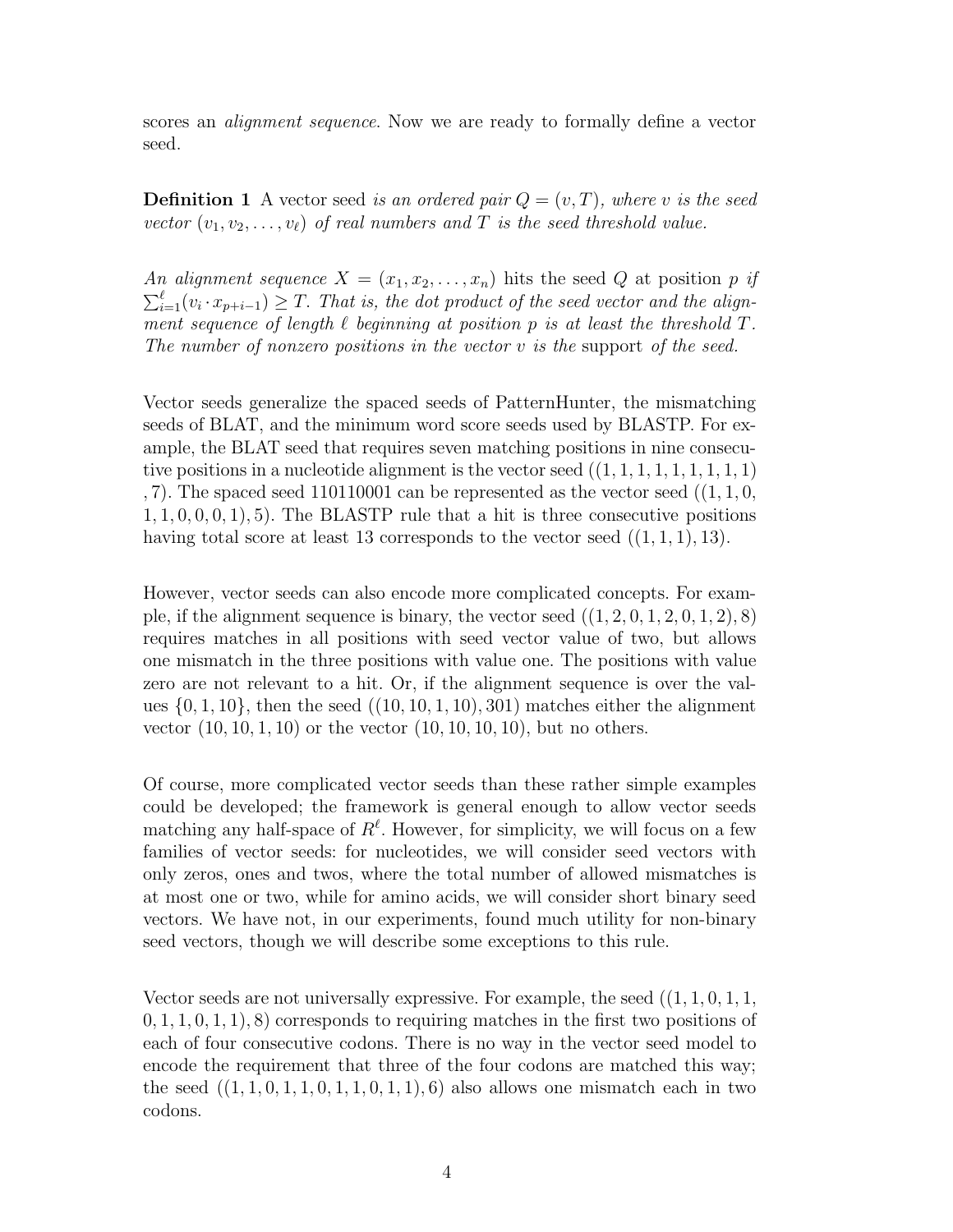## 2.2 Identifying hits in a sequence database

Assume we are given two sequences (or sequence databases) and want to find all hits between them. If hits are required to be exact matches of length  $k$ , the common approach is to create a hash table of all  $k$ -mers in one of the sequences and then search for each  $k$ -mer of the other sequence in the table. If hits are not exact matches (such as in BLAT or BLASTP), we can take each k-mer in the second sequence, generate a list of k-mers that would produce a hit, and search for each k-mer in the hash table. This lookup strategy extends to the vector seed scenario. Notice that we need to hash only characters on positions corresponding to non-zero elements in the vector seed.

In this paper we evaluate seeds based on their sensitivity and specificity. This is based on the assumption that the running time of homology search is dominated by extension attempts for false hits. However, this may not always be the case.

Consider the support-15 seed  $((1, 1, 1, 1, 1, 1, 1, 0, 1, 1, 1, 1, 0, 1, 1, 1, 1, 1, 1, 1)$ , 13). For every 17-mer in the second sequence, there are 991 matching 15-letter hash table keys whose table entries must be examined. If many of these hash table entries are empty, the running time of the look-up phase may dominate the extension phase of the homology search, rendering the seed impractical.

On the other hand, if the first input sequence is large, say 1 Gb, the expected number of entries in each hash table entry will be close to one for seeds of support 15. In such a case, we will perform an extension for almost all lookups, and the extension time will again dominate the lookup phase.

Hence, we seek vector seeds with small support (to minimize memory requirements) that allow for a small number of hash table entries to be examined for each position in a query sequence.

# 2.3 Seed probabilities

So far, we have described how to use a single vector seed to generate a set of hits. However, given a family of seeds, we desire the seed that will perform best. To allow such optimization, we represent properties of alignments by a probabilistic model and search for a seed maximizing probability of at least one hit in an alignment sampled from the model. However, to control runtime, one must also control the false positive rate. Given two probabilistic models, one modeling alignments of unrelated sequences, and one for true alignments, we seek seeds with high sensitivity to true alignments, and low false positives.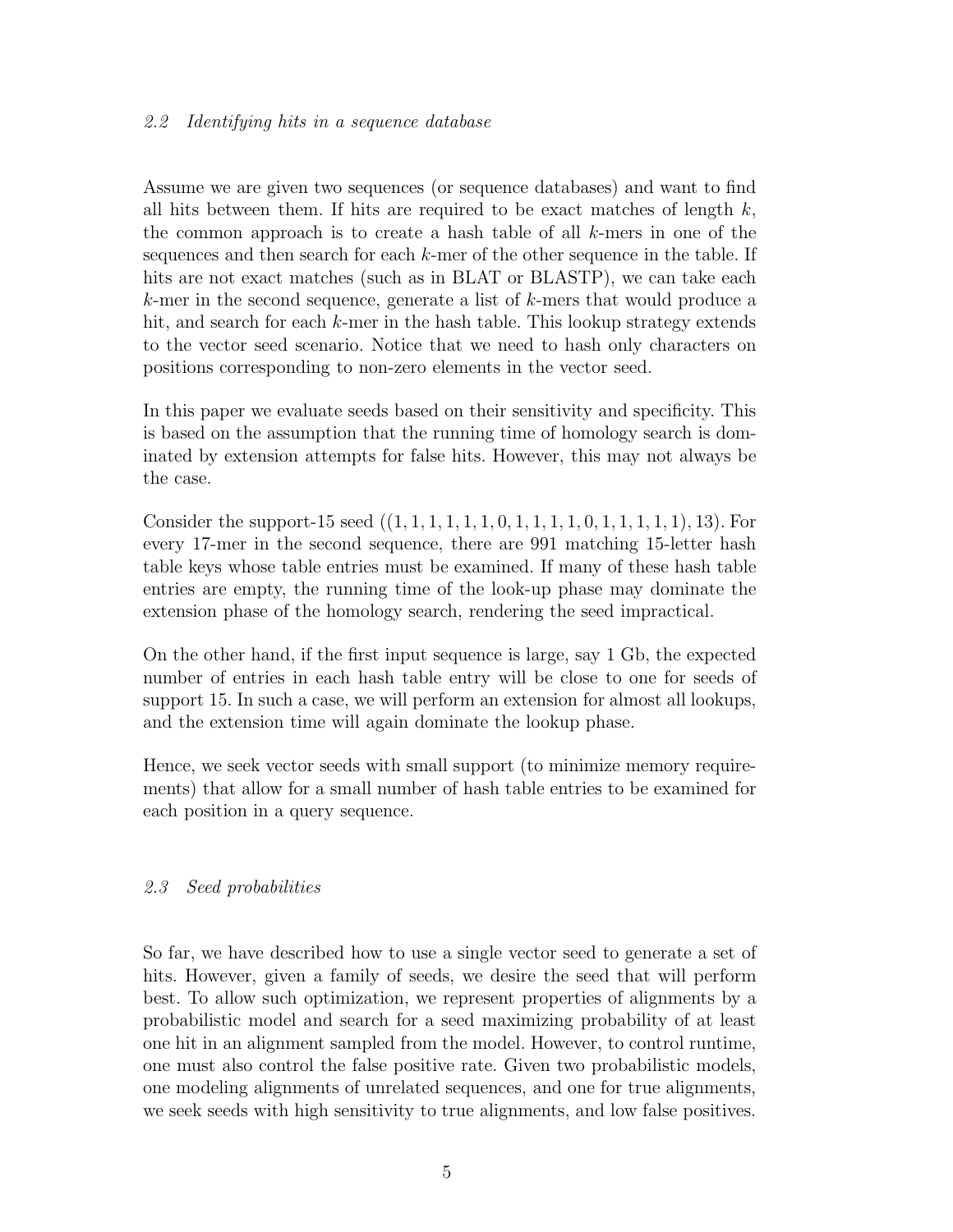Probabilistic models of true alignments. We model gap-free local alignments with probabilistic processes that generate sequences of real numbers. We investigate three models for local alignments.

The simplest is the model introduced by PatternHunter for nucleotide alignments, with alignments of a specific length (for us, 100) and each position having probability 0.3 of being zero (mismatch) and 0.7 of being one (match), independently.

The other model we use for nucleotide alignments is a three-periodic model of alignments in protein coding regions, where each triplet is emitted as a unit, chosen from a probability distribution over  $\{0, 1\}^3$ . Each triplet is independent of the others in this model. Such models can be used to effectively model the conservation in coding alignments, which are of key importance [9]. Recently [5], we have shown that the optimal spaced seed for coding alignments is quite different from the one that optimizes PatternHunter's model, and showed that this simple codon model is moderately effective at representing these alignments. To estimate seed sensitivity, we represent this probabilistic model as an 8-state hidden Markov model emitting individual binary characters.

For protein sequences, we represent the alignment as a sequence of BLO-SUM62 scores ranging from  $-4$  to 11, and we use a positionally independent model similar to PatternHunter's. An amino acid scoring matrix implies a probability distribution on pairs of residues being aligned in true alignments. In particular, an entry  $s_{i,j}$  in a scoring matrix implies that the probability of residue i aligning with residue j in related sequences is approximately  $b^{s_{i,j}}$ times the probability of them aligning by chance, for some base b [7]. We use this observation to compute a distribution on positional scores implied by the matrix.

Alignments are typically made up of more than one ungapped fragment, separated by gaps, and in our experiments, we treat the number and lengths of these fragments as independent random variables. Assume we know the probability  $p_{\mathcal{O}}(k)$  that an ungapped alignment of a fixed length k, generated by a probabilistic model  $M$ , has a match to a given vector seed  $Q$ . These probabilities can be used to compute the probability that a seed matches an alignment sequence whose length is a random variable  $L$ , by simply computing  $P_Q(L) = \sum_k p_Q(k) \Pr[L = k]$ . We have noted that alignments between homologous proteins usually consist of one long ungapped fragment and some number of shorter fragments. Suppose that the number of short fragments is a random variable  $F$ , and the lengths of the long and short fragments are drawn independently from known distributions  $L$  and  $S$ . Then we can compute the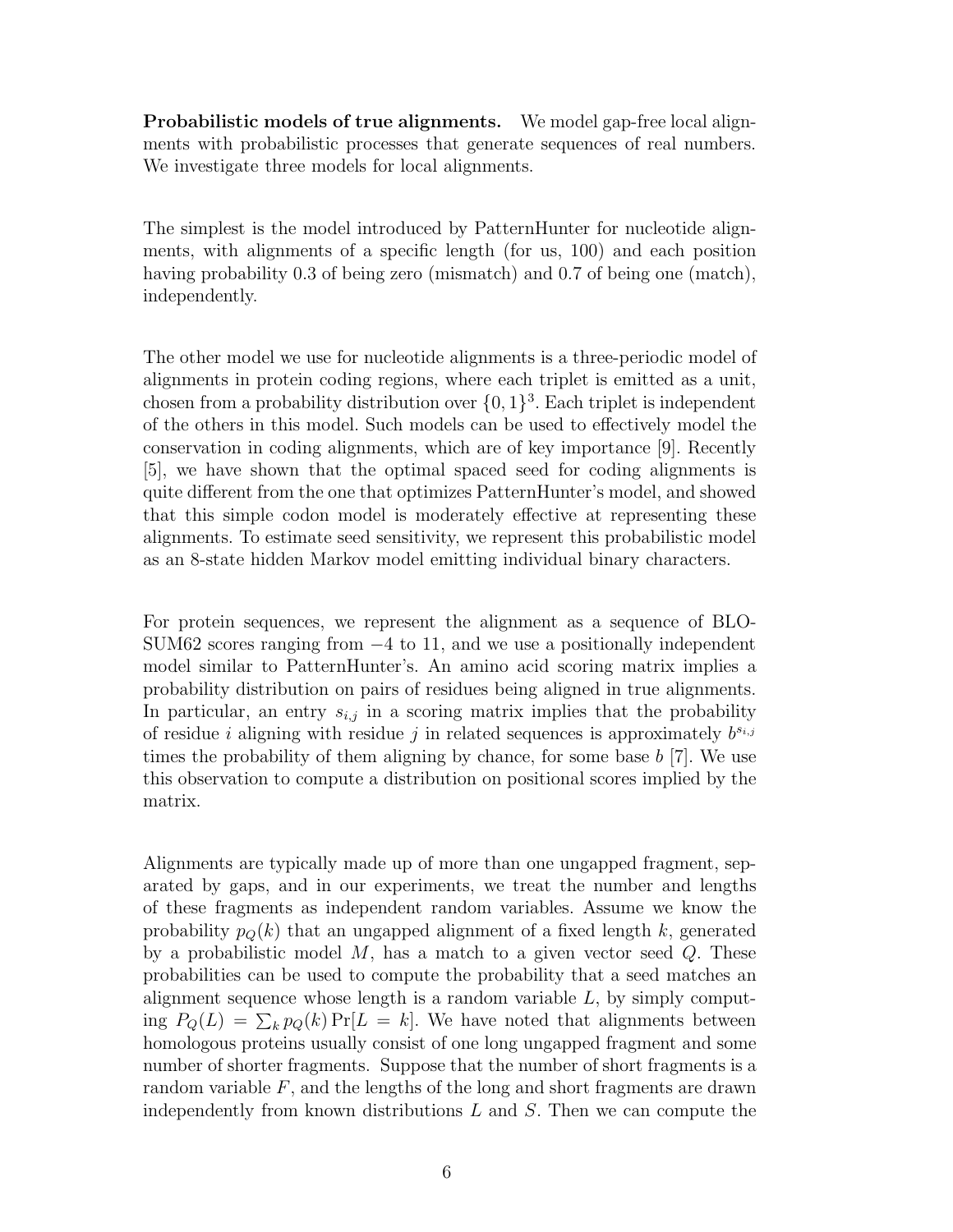probability that an alignment has at least one match:

$$
1 - (1 - P_Q(L)) \left( \sum_{n=0}^{\infty} (1 - P_Q(S))^n \Pr[F = n] \right).
$$
 (1)

Background model. To control the false positive rate, we need to be able to compute the probability  $p$  that a hit of a given seed occurs purely by chance at a given pair of unrelated sequence positions. The expected number of spurious hits is then  $pnm$ , where n and m are the lengths of the two sequences.

For both nucleotide alignment models, our background probability distribution is a simple noise model, with zero emitted with probability 0.75, and one with probability 0.25. For protein alignments, we use the probabilities of the background distribution built into the BLOSUM62 matrix. The entries in this matrix are log-odds ratios of the probability that two amino acids are aligned in homologous sequences and in unrelated noisequences; one can use the matrix to compute the implied underlying probability distribution of aligned unrelated pairs of nucleotides, and then use that to compute the score distribution.

Given this background model, we want to compute the probability  $p$  of a random match at any position in two sequences. If the seed is particular simple, we can just compute it directly. For example, in the background model for nucleotide alignments, the probability of a 0/1 seed with support s and threshold T having a match at a random place is just

$$
p = \sum_{k=T}^{s} {s \choose k} 0.25^k 0.75^{s-k}.
$$
 (2)

For general vector seeds, probability  $p$  is just a sensitivity of the seed in random alignment of length  $\ell$  generated from the background model, where  $\ell$  is the length of the vector seed. This can be computed by the algorithm presented in the next section.

Our experiments also explore the scenario where we require two hits to a particular seed that do not overlap and are within a distance d of each other. In this case, the false positive probability  $p$  is the probability that a random pair of positions is a hit and that there is another hit within the needed distance. This can be computed as  $p = B<sub>Q</sub>(\ell) \cdot B<sub>Q</sub>(d - \ell)$ , where  $B<sub>Q</sub>(k)$  is the probability of at least one seed match in a random alignment of length  $k$ generated from the background model. Values of  $B_Q(k)$  can be again computed by the algorithm in the next section.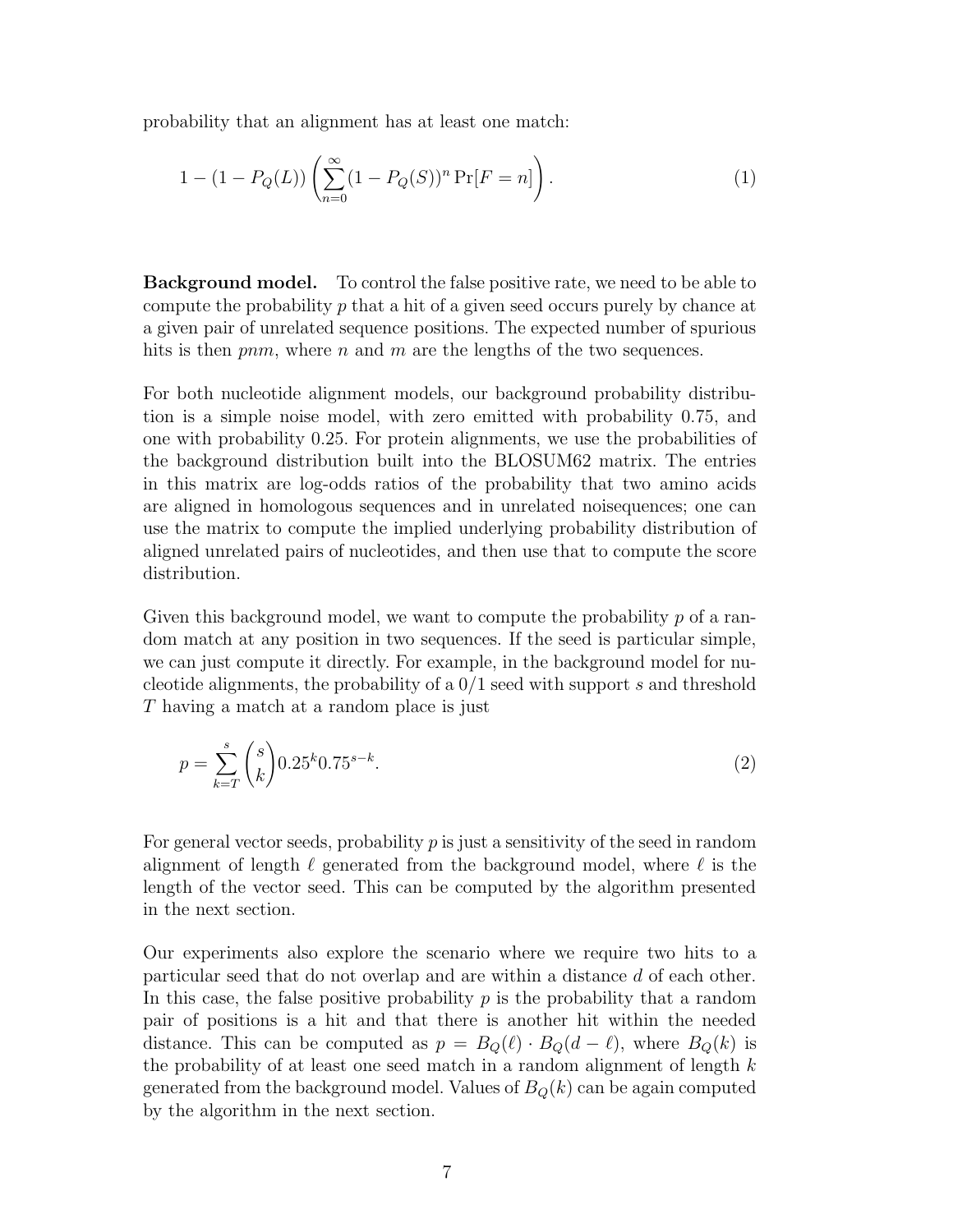#### 3 Computing sensitivity for vector seeds

Here, we show how to compute the sensitivity of a vector seed to detect alignments that come from a position-independent alignment model. Our method is analogous to the original Keich *et al.* [8] algorithm, except that the alphabet has changed and need not be binary, and that the definition of a hit is the more complicated dot product property. In recent work [5], we show how to extend the original Keich *et al.* algorithm to the case where the alignment sequence is generated by a hidden Markov model. The extension to HMMs for vector seeds is straightforward, and we omit it for brevity.

Suppose that the probabilistic model generates an alignment sequence  $X =$  $(x_1, x_2, \ldots, x_n)$ , and that the value in each position is independently chosen from a small finite set D of real numbers; we define  $p_d = \Pr[x_i = d]$  for each  $d \in D$ . We seek the probability that sequence X generated by this process has a hit of a given vector seed  $Q = (v, T)$ , where  $|v| = \ell$ . Let  $D^*$  be the set of all sequences of numbers from  $D$  whose length is at most  $\ell$ . In the analysis of our algorithm's runtime, we assume that we can represent vectors from  $D^*$  as integers and manipulate them in constant time. This assumption is reasonable in our experimental setting.

We compute the probability by dynamic programming, where the subproblem is the probability  $P_Q(k, Z)$  that a sequence of length k, which begins with a given sequence Z from  $D^*$ , hits the seed Q. We are looking for  $P_Q(n, \lambda)$ , the probability of a hit when we make no conditions on the string, and the string is of length n. (We use  $\lambda$  to denote the empty sequence.)

We first identify sequences which are *guaranteed hits* and *possible hits*. Let Z be a sequence from  $D^*$  with the property that for any extension of Z to a sequence Z' from  $D^{\ell}$ , we have that  $Z' \cdot v \geq T$ . Then Z is a guaranteed hit: all extensions to it will hit the seed. Let  $F$  be the set of all such guaranteed hits. Similarly, let M be the set of all sequences  $Z$  from  $D^*$  for which there exists an extension Z' from  $D^l$  with  $Z' \cdot v \geq T$ . Members of M are possible hits: they can be extended to seed hits.

With these definitions,  $P_Q(k, Z)$  can be computed as follows:

- (1) If  $k < \ell$ , then  $P_Q(k, Z) = 0$ .
- (2) Otherwise, if  $Z \in F$ , then  $P_Q(k, Z) = 1$ .
- (3) Otherwise, if  $Z \notin M$ , then  $P_Q(k, Z) = P_Q(k 1, Y)$ , where  $Z = z_1 \dots z_m$ and  $Y = z_2 \dots z_m$ .
- (4) Otherwise,  $P_Q(k, Z) = \sum$ d∈D  $p_dP_Q(k, Zd)$ .

The computation can be rearranged so that the third case is never reached,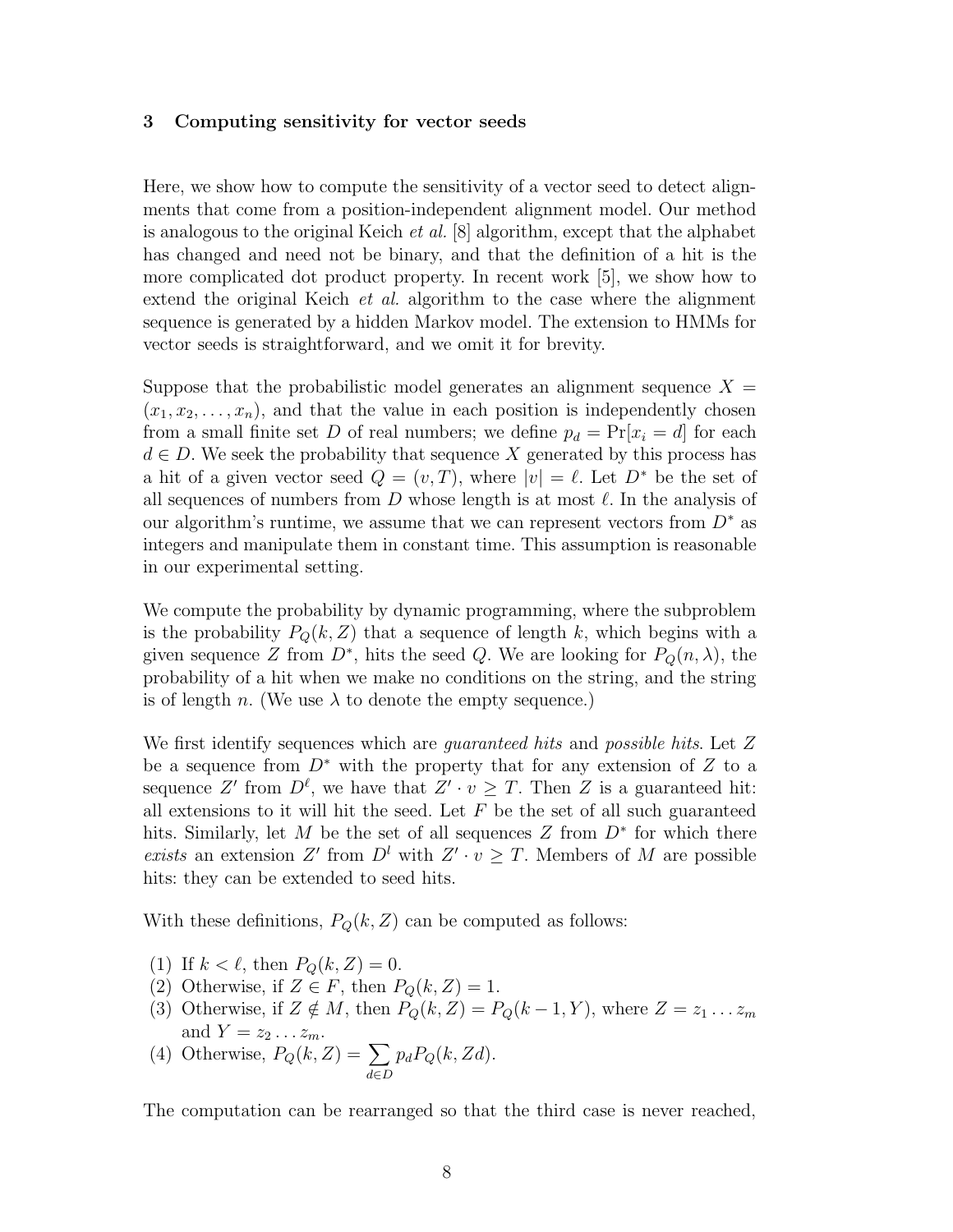by always shifting forward enough positions when d is added to the end of  $Z$ in the fourth case. We move to the longest suffix of  $Zd$  that is in M, and skip each instance of the third case. For each entry in  $M$ , and each value in  $D$ , this skip value can easily be computed in  $O(\ell)$  time.

Sets F and M can be found in  $O(|M|)$  time. We initially compute the best and worst possible score for each suffix of the seed  $Q$ . Initially,  $F$  is empty and M contains the empty string. In each iteration we choose one string X from M and using the pre-computed scores we identify which elements d from D permit or require an extension of Xd to a sequence of length  $\ell$  to hit the seed.

Thus, for an arbitrary vector seed Q, the algorithm computes  $P_Q(n, \lambda)$  in  $O(|M|(\ell + |D|n))$  time, if the entries of the dynamic programming table are stored in a data structure with  $O(1)$  access. Note that the running time is dependent on the size of  $M$ ; however, seeds with many matching strings are less useful in practice. Also, we need only keep the table  $P_Q$  for  $\ell$  values of k, so the memory requirement is  $O(|M|\ell)$ .

Some algorithm extensions. We note four other fairly straightforward extensions. The first is to seed pairs, where two seeds,  $Q_1$  and  $Q_2$ , must both have a hit in the sequence. We first compute the  $P_{Q_1}$  and  $P_{Q_2}$  matrices for each seed. Then, let  $P_{Q_1,Q_2}(k, Z)$  be the probability of a hit to both  $Q_1$  and  $Q_2$  in an alignment sequence of length k, starting with Z. If Z is in the F set for  $Q_1$ , then  $P_{Q_1,Q_2}(k, Z) = P_{Q_2}(k, Z)$ : we have our hit to the first seed and require it for the second. Otherwise, if  $Z$  is in the  $M$  set for neither seed, we move forward one position, and  $P_{Q_1,Q_2}(k, Z) = P_{Q_1,Q_2}(k-1, Y)$ , where  $Z = aY$ . Finally, if Z is in one of the two possible match sets M, we move forward one letter:  $P_{Q_1,Q_2}(k, Z) = \sum_{d \in D} P_{Q_1,Q_2}(k, Zd)$ . The overall runtime is at most twice the runtime to compute  $P_{Q_1}$  and  $P_{Q_2}$ .

We can also compute the probabilities when a hit of either of the two seeds is required, or expand the set of matching strings in a variety of ways, by simply changing the sets  $M$  and  $F$ . For example, one can easily examine a single seed and the BLAST-style vector seed  $(1^k, k)$ , by simply adding the sequence  $1^k$  to F and all of its  $k-1$  prefixes to M.

We can also consider multi-hit models. Here, we require that the alignment contains at least  $p$  hits at least  $\ell$  positions apart. This can be incorporated by keeping matrices  $P_{Q,a}$ , where  $P_{Q,a}(k, Z)$  is the probability of at least a hits in a sequence of length  $k$  starting with  $Z$ . The recurrence is the same as before, except for the following modifications. First,  $P_{Q,1}(k, X) = P_Q(k, X)$ . Second, if  $Z \in F$  and  $a > 1$ , then  $P_{Q,a}(k, Z) = P_{Q,a-1}(k - \ell, \lambda)$ . This is because if a sequence of length k starts with a hit, we need  $a - 1$  hits in the rest of the sequence.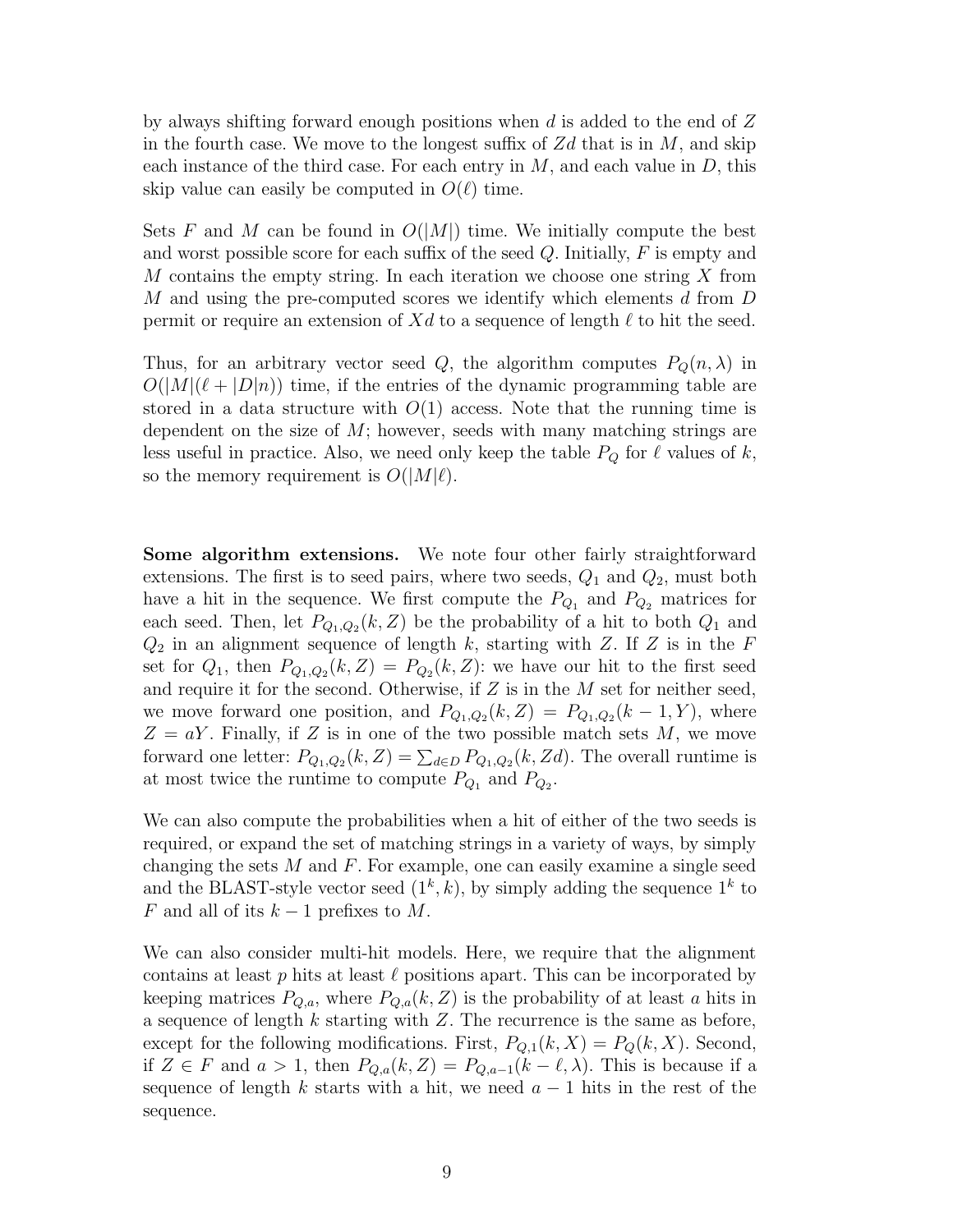Finally, the probabilities  $p_d$  also need not be the same for all positions, as long as positions are independent. One can instead incorporate a positionspecific probability distribution on  $D$ . This is equivalent to computing the sensitivity of a seed to a position-specific score matrix, if we assume that the true positives are generated with the probabilities implied by the score matrix [10]. Of course, such scoring matrices are simply special cases of HMMs, which our algorithms can also expand to cover, using the techniques in our recent paper [5], but the algorithm is especially straightforward for these profiles.

## 4 Experiments

We performed four experiments to verify the usefulness of vector seeds. Our first two experiments investigate their predicted performance in the simple PatternHunter model of alignments. In one case, we compute the best single seeds, and in the other case, we study pairs of seeds that join together well.

In our other experiments, we used models trained for DNA coding regions and for proteins, and we computed both theoretical performance of seeds and actual performance on real sequences.

In each experiment, we computed the probability of one hit and of two hits for the seeds we considered. We also computed the false positive probabilities for these seeds (assuming that two-hit models were satisfied when two matches occurred within 100 positions of each other). In experiments on real data, we also computed how many alignments from our set can be detected by each seed.

## 4.1 Predicted performance in the PatternHunter model

**One hit required.** First, we studied all vector seeds  $(v, T)$  with vector entries zero or one, support s satisfying  $8 \leq s \leq 15$ , threshold T satisfying  $s-2 \leq T \leq s$ , and whose length is at most min $\{s+4, 17\}$ . We have evaluated sensitivity of these seeds in a simple PatternHunter model. Recall that in this model, all positions are independent, alignments are of a constant length, and the probability of a match at a particular position is a constant  $p$ .

Our results are summarized in Figure 1 and Table 1. Seeds with both permitted mismatches and the structure of spaced seeds have a large advantage over either alone. For example, the no-mismatch seed PH-10 has false negative rate 22.4% and false positive rate  $9.54 \times 10^{-7}$ . By contrast, the two-mismatch vector seed VS-13-15 has false negative rate 4.11% with very similar false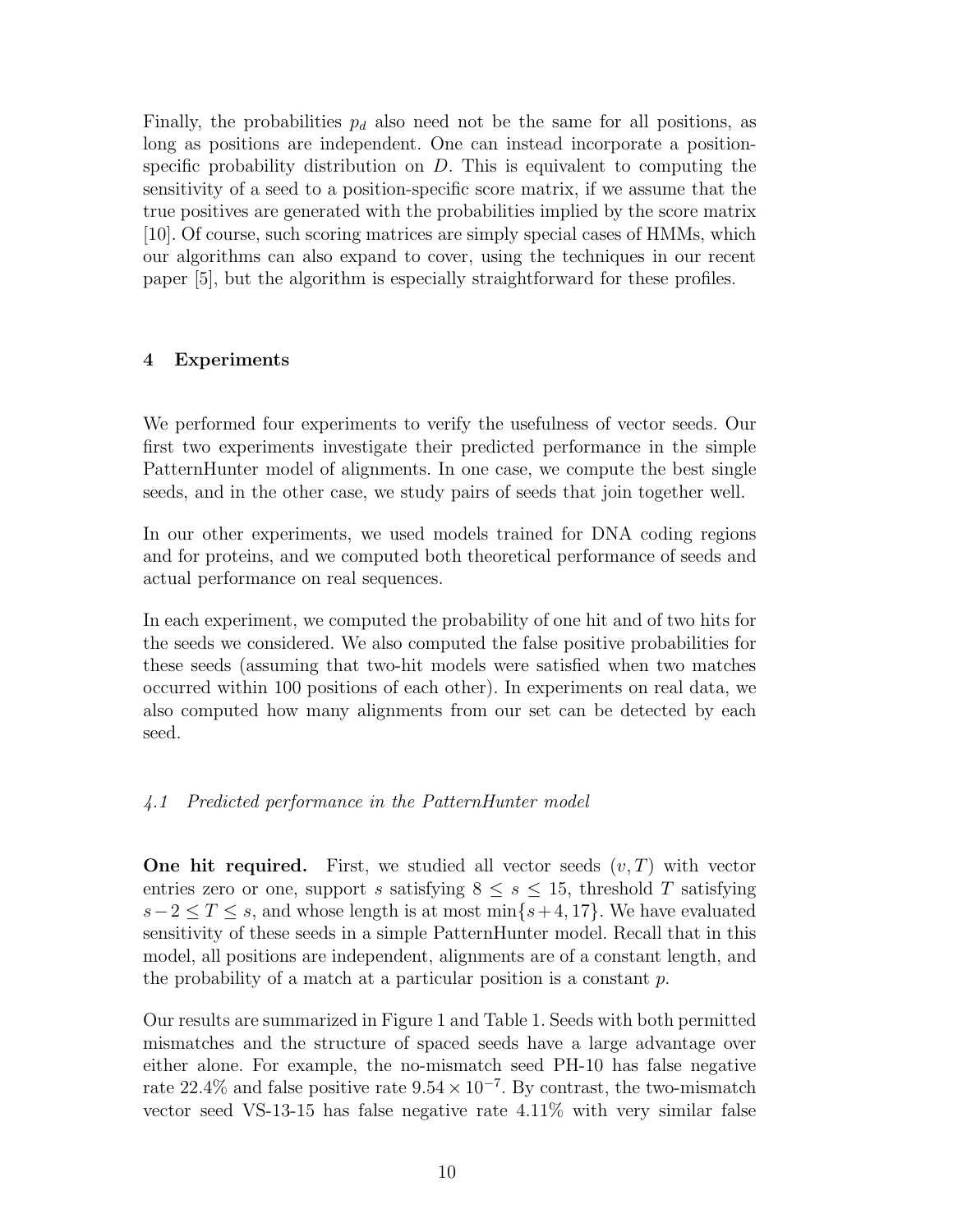| Seed               |    |         |                   | One hit    |                       | Two hits |                        |
|--------------------|----|---------|-------------------|------------|-----------------------|----------|------------------------|
|                    |    |         |                   | False      | False                 | False    | False                  |
| Vector             | T  | Support | Name              | negative   | positive              | negative | positive               |
| 1111111111         | 10 | 10      | BLAST-10          | 42.0%      | $9.54 \times 10^{-7}$ | 77.9%    | $9.10 \times 10^{-11}$ |
| 111001001001010111 | 10 | 10      | $PH-10$           | 21.1%      | $9.54 \times 10^{-7}$ | 53.9%    | $9.10 \times 10^{-11}$ |
| 111111111111111    | 13 | 15      | <b>BLAT-13-15</b> | 11.3%      | $9.23 \times 10^{-7}$ | 34.4%    | $8.52 \times 10^{-11}$ |
| 11111101111011111  | 13 | 15      | $VS-13-15$        | 4.11%      | $9.23 \times 10^{-7}$ | 18.9%    | $8.52 \times 10^{-11}$ |
| 11101110110101111  | 12 | 13      | $VS - 12 - 13$    | 10.4%      | $5.96 \times 10^{-7}$ | 34.5%    | $3.56 \times 10^{-11}$ |
| 111111111111       | 11 | 12      | BLAT-11-12        | 14.8%      | $2.21 \times 10^{-6}$ | 41.9%    | $4.86 \times 10^{-10}$ |
| 1111110011010111   | 11 | 12      | $VS-11-12$        | 4.89%      | $2.21 \times 10^{-6}$ | 19.1%    | $4.86\times10^{-10}$   |
| 101111011001111    | 9  | 11      | $VS-9-11$         | $< 0.01\%$ | $1.26 \times 10^{-4}$ | 0.1%     | $1.58 \times 10^{-6}$  |

Theoretical performance of seeds of different support and with different allowed number of mismatches.  $BLAST-X$  – unspaced seeds of support X; BLAT-X-Y – unspaced seeds with allowed mismatches; PH-X – optimized spaced seeds of support X; VS-X-Y – optimized vector seeds (allowing both spaced seeds and mismatches).

positive rate  $9.23 \times 10^{-7}$ .

This seed may not be practical, as there are  $4^{15}$  possible hash table entries, and for each position in the second sequence we need to check more than 900 of those (see discussion in Section 2.2). The more practical one mismatch seed VS-11-12 has false negative rate 4.9%, with twice the false positive rate  $(2.2 \times$ 10<sup>−</sup><sup>6</sup> ). This is to be compared to BLAT-11-12 with roughly the same specificity, but much lower sensitivity (almost three times as many false negatives).

Spaced seeds permitting errors are much more useful than unspaced seeds allowing errors. For example, the one-mismatch seed BLAT-11-12, with one hit, has false negative rate 14.8%, while the best vector seed, VS-11-12, has false negative rate 4.9%, three times lower. Both have the same false positive rate, and are equally simple to implement.

Two hits of the same seed required. The situation is even more dramatic if we require two hits in the alignment. We note that for our purposes, a false positive two-hit match is a pair of hits within 100 positions of each other that do not result from a true alignment. The false positive rate, then, is the fraction of random positions that satisfy this property.

The seed VS-9-11, allowing two mismatches, has unacceptably high false positive rate for one hit. If we require two hits, however, the false positive rate drops to  $1.58 \times 10^{-6}$ , comparable to that of one hit to the VS-11-12 seed. Yet the false negative rate is an astonishing 0.1%. While there is some overhead involved in throwing out the many single hits that aren't extended, this can still be done extremely quickly.

If one seeks much better specificity, VS-11-12, with two hits, allows false positive rate  $4.8 \times 10^{-10}$ , over three orders of magnitude better than for one hit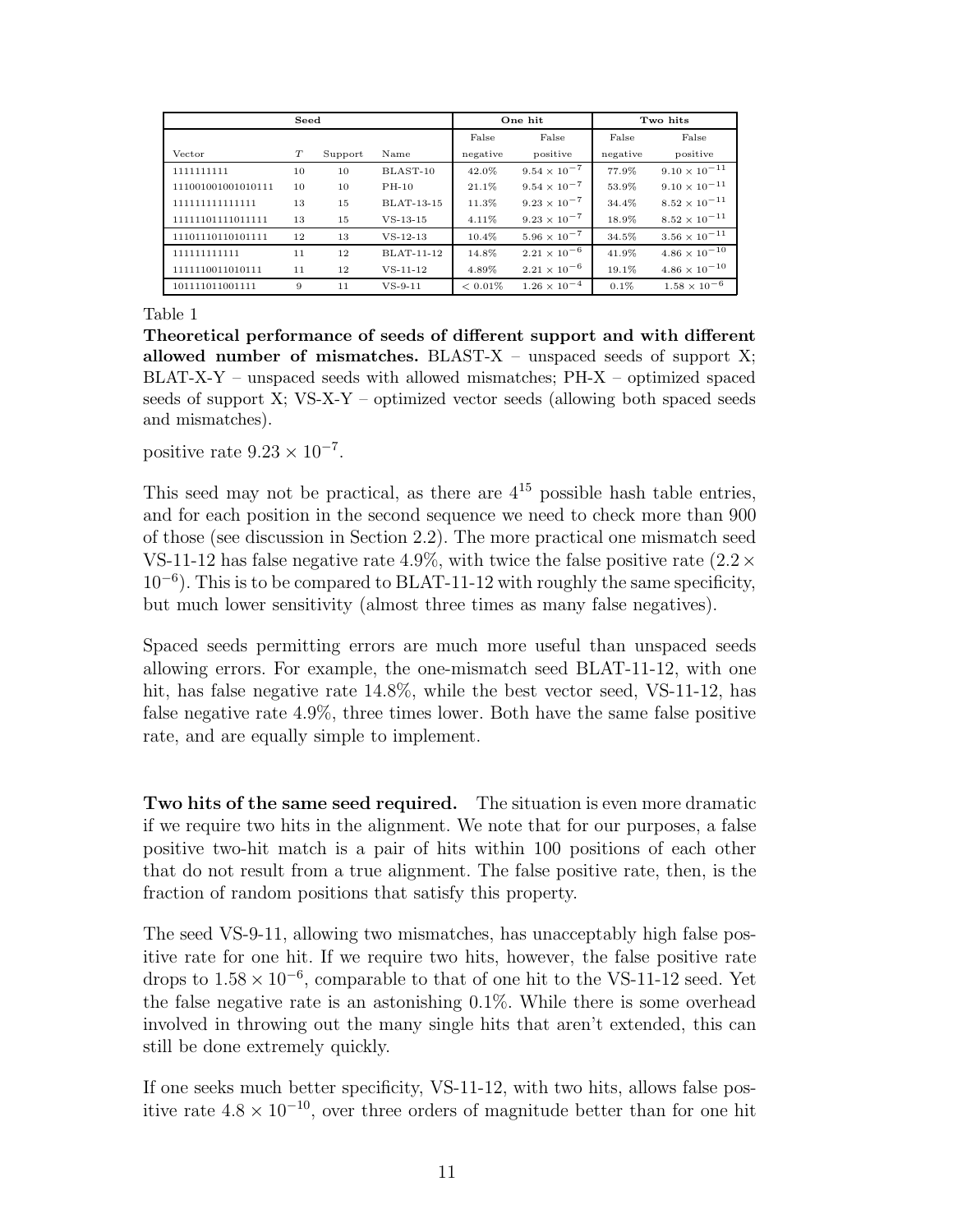

Fig. 1. Performance of vector seeds on simple Bernoulli model. The Figure shows false positive and false negative rates of seeds with support between 8 and 15, and with zero, one, or two mismatches permitted, according to the simple Bernoulli model of alignments. Seeds in a horizontal row in the figure have the same support, threshold, and number of hits; the unspaced BLAT or BLAST seeds always have the lowest sensitivity. Two hits to the best one-mismatch seed of support 12 are found in 81% of alignments, comparable to two hits to the best PatternHunter seed of weight 9 or one hit to the best PatternHunter seed of weight 10, yet these have orders of magnitude more false positives.

to PH-10, with comparable false negative rate (19.1%).

The vector seeds with support between ten and twelve may be appropriate for practice with two hit models. If an input sequence is large, say 20 Mb, the expected number of entries in each site of a hash table will be at least one for seeds of these supports (see Section 2.2), and the added work to identify double hits should be moderate for these seeds. Our tentative recommendation is two hits to the seed VS-11-12, with false negative rate 19.1% (better than one hit to the best seed of support 10), and false positive rate  $4.86 \times 10^{-10}$ .

Interestingly, we found that the sensitivity of a seed to one hit is an excellent predictor of its sensitivity to two hits. The sensitivity of a seed to two hits is quite consistently close to the cube of the sensitivity to one hit, with correlation coefficient  $r^2 = .9982$ . The fourteen seeds of support 11 allowing no errors with highest sensitivity to one hit are also the best for sensitivity to two hits; this pattern is consistent for other supports and seed lengths. This suggests that one need only consider sensitivity of seeds to one hit, perhaps computing sensitivity to two hits for appealing seeds.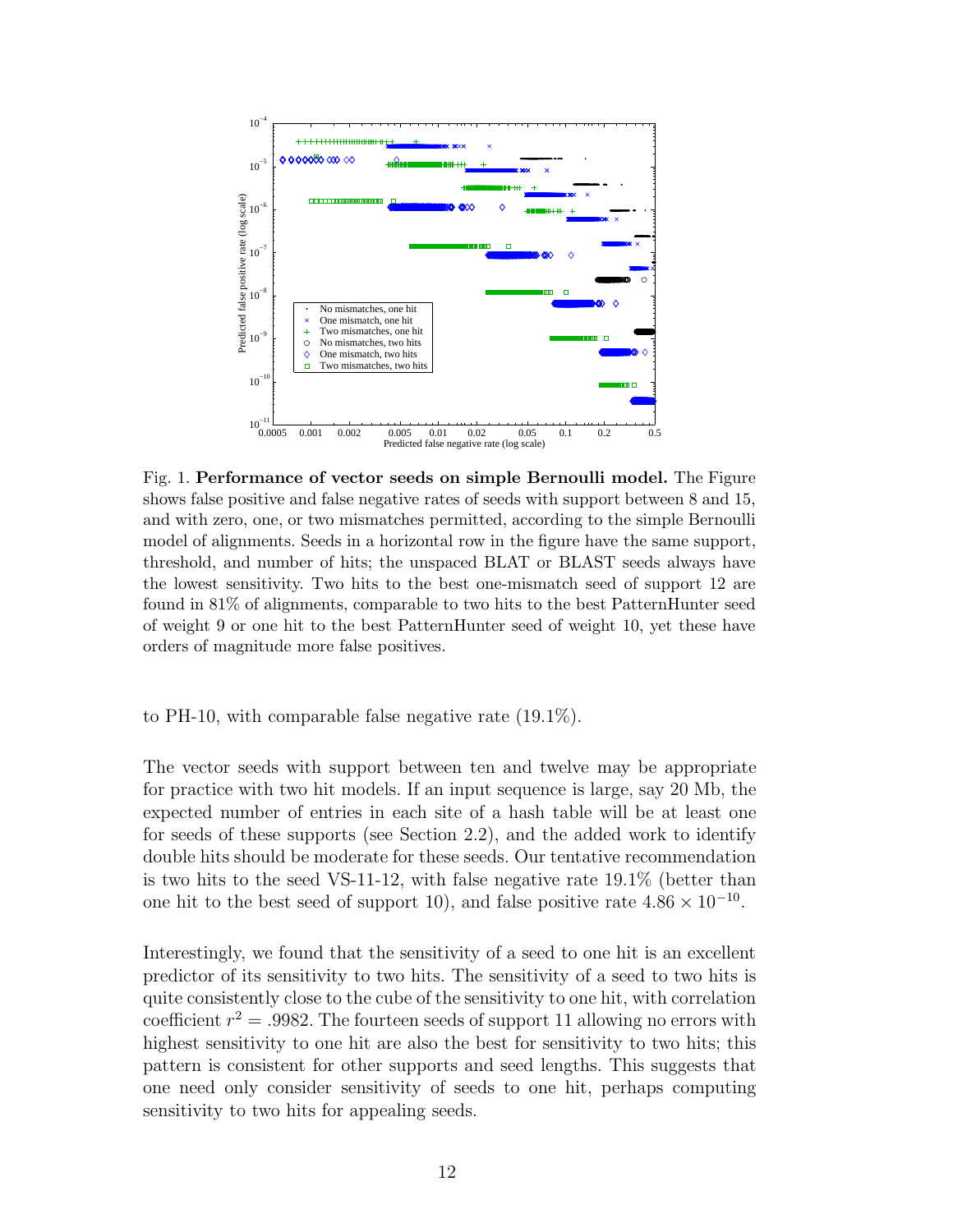|                            | False    | False                 |
|----------------------------|----------|-----------------------|
| Seed vector                | Negative | Positive              |
| No augmentation            | 10.4%    | $5.96 \times 10^{-7}$ |
| 1111111111111111 (worst)   | 8.7%     | $1.18 \times 10^{-6}$ |
| 11100101111111111 (median) | 6.1%     | $1.16 \times 10^{-6}$ |
| 11110101101110111 (mirror) | 5.6%     | $1.18 \times 10^{-6}$ |
| 11101110110101111 (best)   | 5.4%     | $1.16 \times 10^{-6}$ |

Theoretical performance of two-seed models when a seed of support 13 and threshold 12 is added to the seed VS-12-13 from Table 1.

Two seeds are better than one. One can use a pair of seeds instead of one, allowing matches to either seed. We can avoid twice completing alignments that hit both seeds, so runtime will roughly double for false positives and not change at all for true positives found with both seeds. We considered adding a different seed of support 13 with threshold 12 to the seed VS-12-13, which has false negative rate 10.4% by itself.

The results are shown in Table 2. The best pair halves the false negative rate while the worst augmentation (non-spaced seed with one mismatch allowed) only improves false negatives slightly, yet will still double runtime. Interestingly, one of the best seeds to augment the seed with is its mirror image. This seed has the same sensitivity by itself as VS-12-13.

Of course, there is no evidence that the best seed pair includes the best solo seed in it; however, it is a reasonable heuristic. (The best pair found here was also superior to 1000 random pairs of seeds.) Using the second seed complementing the best seed is also sensible when one is unhappy with the results of a search merely using the first seed.

# 4.2 DNA seeds for coding alignments

We conducted further experiments on a data set consisting of alignments of homologous coding regions from human and fruit fly. The initial set contained 339 protein alignments. One protein alignment can yield several DNA alignments (or *fragments*) because the coding regions for each protein can be interrupted by non-coding introns. The final data set contained 972 ungapped fragments in the training set and 810 gapped fragments in the testing set, after discarding weak and short fragments. A detailed description of the data set can be found elsewhere [5] and the data set can be obtained on-line [11]. We model aligned coding regions by the three-periodic model described earlier.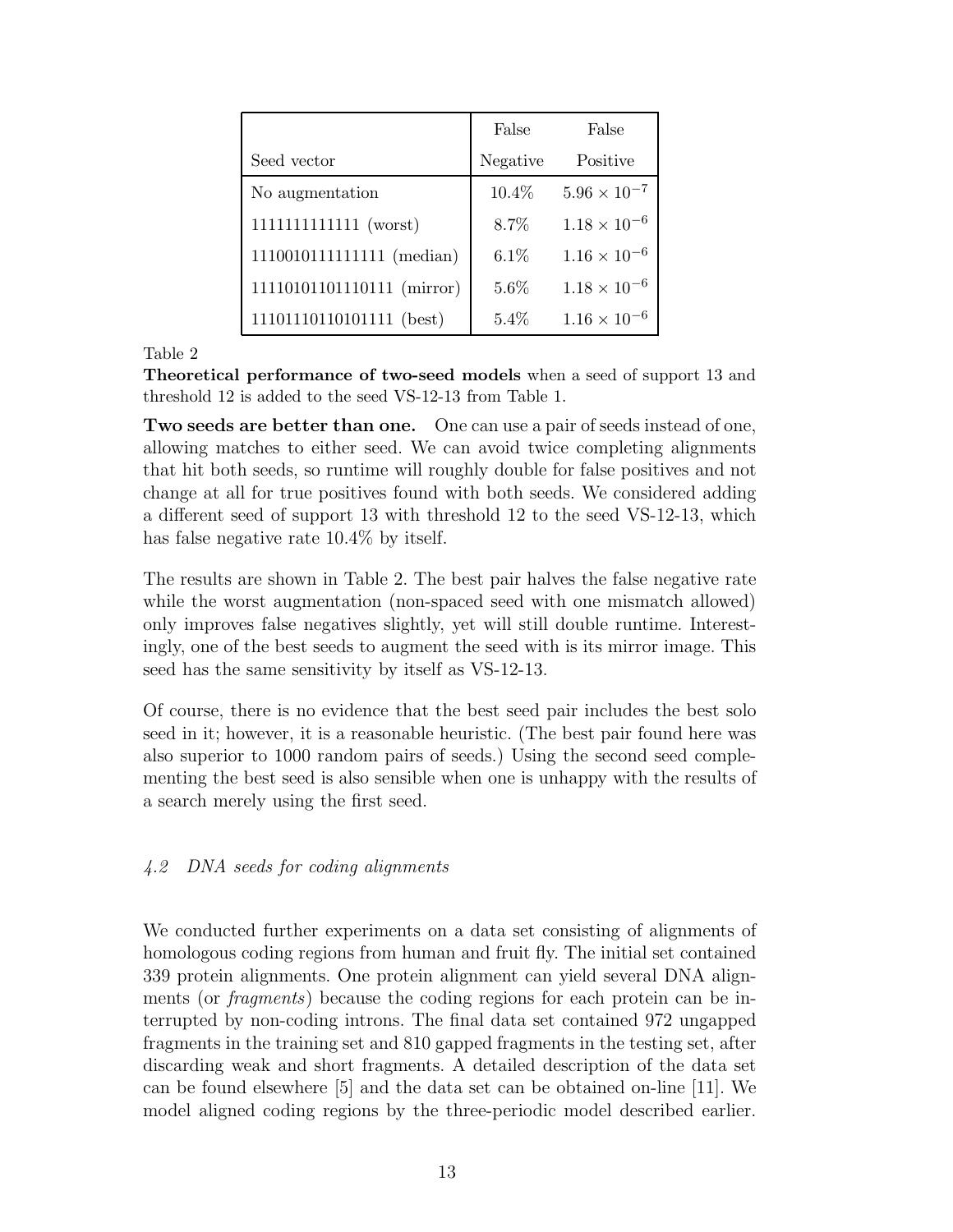|                            |    |         |                   | Actual   | Predicted | Predicted             |
|----------------------------|----|---------|-------------------|----------|-----------|-----------------------|
| Seed                       |    |         |                   | False    | False     | False                 |
| Vector                     | T  | Support | Name              | Negative | Negative  | Positive              |
| 1111111111                 | 10 | 10      | BLAST-10          | 56.7%    | 71.4%     | $9.54 \times 10^{-7}$ |
| 11011000011011011          | 10 | 10      | $CPH-10$          | 14.0%    | 32.8%     | $9.54 \times 10^{-7}$ |
| 11011011000011011001011011 | 13 | 15      | $CVS-13-15$       | 4.0%     | 19.1%     | $9.23 \times 10^{-7}$ |
| 11011012000012011001011011 | 15 | 15      | CVS2-15-15        | 4.9%     | 21.1%     | $7.0 \times 10^{-7}$  |
| 11011011000011011000011011 | 13 | 14      | $CVS-13-14$       | 13.1%    | 33.1%     | $1.6 \times 10^{-7}$  |
| 11011012000011011000011012 | 15 | 14      | CVS2-15-14        | 13.8%    | 34.4%     | $1.4 \times 10^{-7}$  |
| 12012012000012012001012012 | 20 | 15      | CVS2-20-15        | 9.3%     | 34.6%     | $2.7 \times 10^{-7}$  |
| 11111111111                | 10 | 11      | <b>BLAT-10-11</b> | 16.2%    | 32.4%     | $7.9 \times 10^{-6}$  |
| 111111111                  | 9  | 9       | BLAST-9           | 46.3%    | 60.2%     | $3.82\times10^{-6}$   |
| 11001011000011011          | 9  | 9       | $CPH-9$           | 8.14%    | 24.0%     | $3.82 \times 10^{-6}$ |
| 11011000011000011011011    | 11 | 12      | $CVS-11-12$       | 5.2%     | 19.1%     | $2.2 \times 10^{-6}$  |
| 12011000011000012011011    | 13 | 12      | CVS2-13-12        | 5.6%     | 20.5%     | $2.2 \times 10^{-6}$  |
| 12022012000012 (two hits)  | 12 | 8       | CVS2-12-8         | $6.0\%$  | 29.3%     | $2.3 \times 10^{-6}$  |

Theoretical and actual performance of various coding region seeds.  $BLAST-X$  – unspaced seeds of support X;  $BLAT-X-Y$  – unspaced seeds with allowed mismatches; CPH-X – spaced seeds of support X optimized in coding-aware model; CVS-X-Y – vector seeds (allowing spaced seeds and mismatches) optimized in coding-aware model;  $CVS2-X-Y$  – same as CVS, except values from  $\{0, 1, 2\}$ are allowed. The predicted false negative rates come from the Formula (1), where fragment lengths and numbers are inferred from real alignments.

We used the training set to estimate the probability that a codon triplet has a given alignment pattern and the alignment length distribution.

First we have investigated 1372 binary vector seeds  $(v, T)$  with supports  $s \in \{10, \ldots, 15\}$  and  $T > s - 2$ . The seeds we have investigated have codon structure: they can be divided into triplets, where each triplet is either  $(0, 1, 0)$ ,  $(1, 1, 0)$  or  $(0, 0, 0)$ . In real alignments, the second codon position is most likely to be conserved and the third often varies [5].

We compared the theoretical performance of the codon-aware spaced seeds versus their performance on our test set. Here, we also found quite striking advantages of vector seeds over seeds that are unspaced or that do not allow error. The model is a good predictor of the performance of a seed, though our seeds do better than predicted, as the model is not aware of highly conserved parts of alignments. Results for some interesting seeds are shown in Table 3.

We then chose the best seeds allowing mismatches, at each support/threshold combination (the seeds denoted by CVS-X-Y in Table 3), and explored the effect of fixing the middle positions of some of their codons, by setting the corresponding position in the seed vector to two and raising the threshold by one. Results for this experiment are shown in Table 3. It shows the performance of a collection of BLAST and BLAT seeds, optimized spaced seeds, and optimized vector seeds, chosen for sensitivity to this model.

This experiment highlights the expressive richness of vector seeds. The seed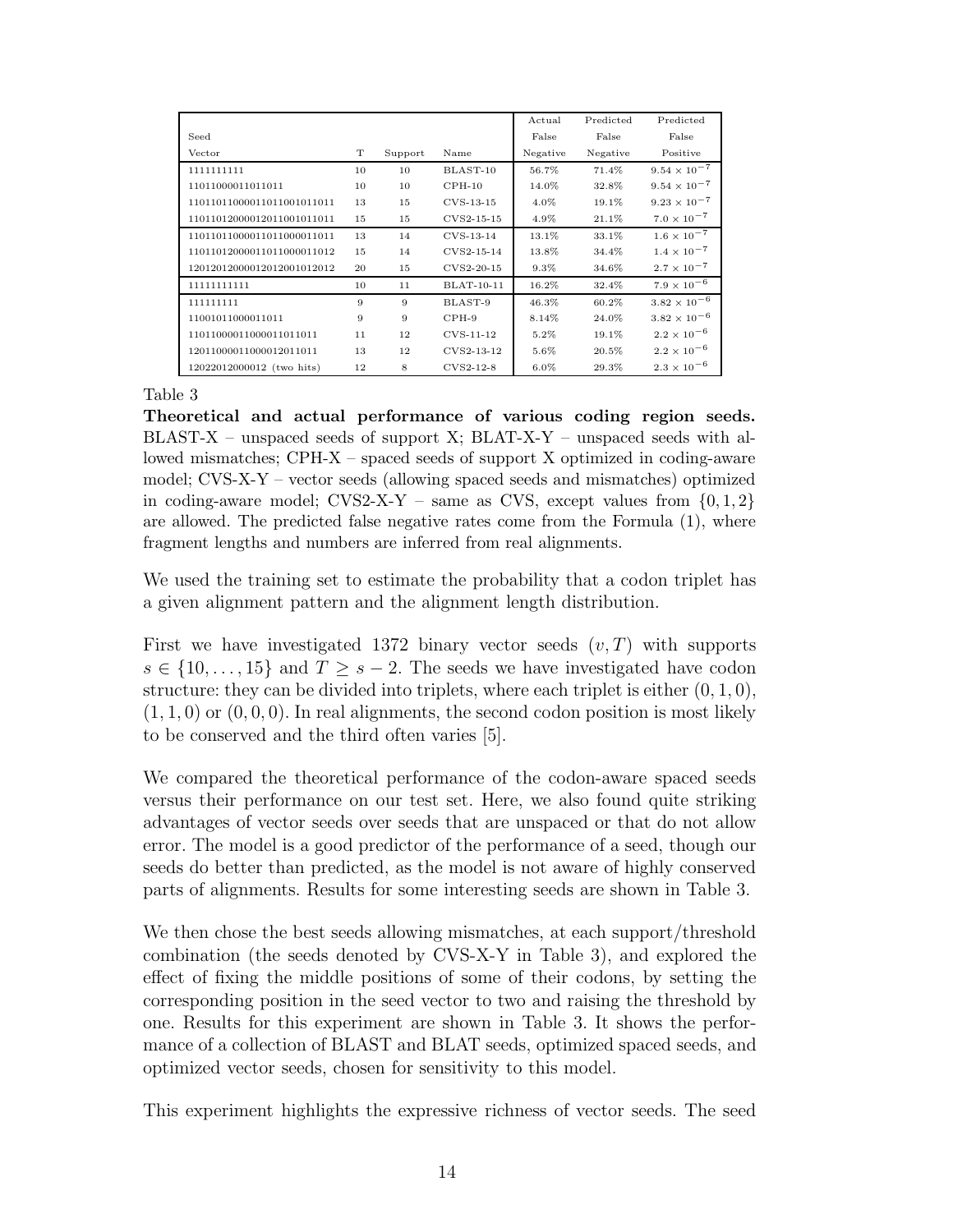CVS2-15-15 in Table 3 matches fully 95% of alignments. This is comparable to the sensitivity of the BLAST-7 seed, whose false positive rate is ninety times higher. It is also preferred over the BLAT-10-11 seed for both sensitivity and specificity, and over the CPH-10 seed, which has comparable specificity.

Lastly, we note that the seeds we examined are also overwhelmingly preferred for two-hit study as well. While they are long enough that they reduce sensitivity below 65% in two-hit models, still better than the BLAST-9 seed, they also admit tens of thousands times fewer false positives than that seed. One can also use shorter seeds for use with two hits, which allows for smaller hash table structures. The last seed in Table 3 is especially appealing; the support for this seed is just eight, making for very small hash table, while the performance is comparable to one hit to the longer seed CVS2-13-12 in the table.

# 4.3 Seeds for protein alignments

We also studied the use of vector seeds for protein alignments. Our data set consisted of randomly chosen BLASTP 2.0.2 alignments [7] of pairs of human sequences, taken from 8654 human proteins in the SWISSPROT database [12], release 40.38. We chose 566 alignments with score between 50 and 75 bits using the BLOSUM62 scoring matrix, with a requirement that there are at most eight alignments from each collection of genes connected by BLASTP hits. This restriction avoids choosing too many matches from one family of very common proteins; without it, the majority of alignments would be from only one family. The dataset can be obtained on-line [11].

To train our probabilistic model we estimated the distribution of the number of ungapped fragments, the length of the longest ungapped fragments, and the length of all other fragments as gamma distributions from this set of alignments. We used gamma distributions because the distributions seemed empirically to have strong means and heavy tails, so normal distributions or other obvious distributions seemed less appropriate. These parameters are summarized in Table 4. Other parameters of the probability distribution were obtained directly from BLOSUM62 matrix.

We investigated 237 seeds of vector length at most six with between three and five ones and the remaining positions all zero. We chose values of  $T$  between 11 and 18 for seeds with 3 ones, between 12 and 22 for seeds with 4 ones, and between 15 and 25 for seeds with 5 ones. There is an observational bias in our experiments since the test set consists of alignments found by twohit BLASTP. This guarantees that the two-hit BLASTP seed will match all alignments!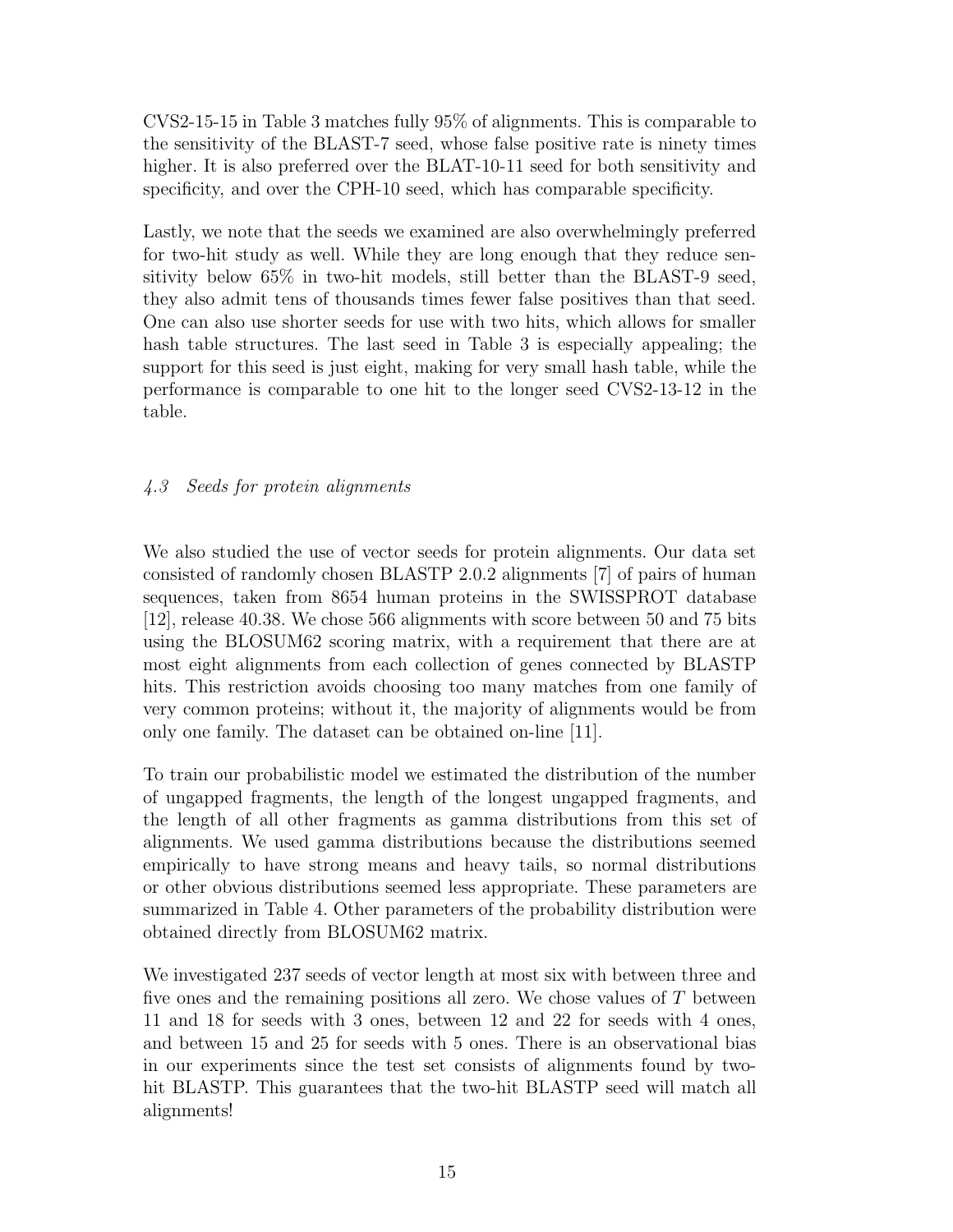| Property                   | N    | mean | std. dev. |
|----------------------------|------|------|-----------|
| Number of fragments        | 566  | 5.80 | 4.23      |
| Length of longest fragment | 566  | 59.6 | 20.4      |
| Length of other fragments  | 2718 | 20.4 | 13.1      |

Parameters characterizing the gamma distributions that approximate the properties of protein alignments from our data set.

|             |           |                | Actual   |          | Predicted | Actual               | Predicted            |
|-------------|-----------|----------------|----------|----------|-----------|----------------------|----------------------|
| Seed        |           |                | False    |          | False     | False                | False                |
| Vector      | Threshold | Hits           | Negative |          | Negative  | Positive             | Positive             |
| 110111      | 15        | $\overline{2}$ | 2.47%    | (14/566) | 4.04%     |                      | $2.9 \times 10^{-5}$ |
| 111         | 13        | $\mathbf{1}$   | 0.18%    | (1/566)  | 0.62%     | $6.9 \times 10^{-4}$ | $6.5 \times 10^{-4}$ |
| 1011        | 13        | $\mathbf{1}$   | 0.18%    | (1/566)  | 0.45%     | $6.9 \times 10^{-4}$ | $6.5 \times 10^{-4}$ |
| 11101       | 14        | $\mathbf{1}$   | 0.18%    | (1/566)  | 0.24%     | $6.7 \times 10^{-4}$ | $6.4 \times 10^{-4}$ |
| 111101      | 15        | $\mathbf{1}$   | $0.00\%$ | (0/566)  | 0.19%     | $5.6 \times 10^{-4}$ | $5.4 \times 10^{-4}$ |
| 111         | 15        | $\mathbf{1}$   | 3.53%    | (20/566) | 3.39%     | $2.0 \times 10^{-4}$ | $1.9 \times 10^{-4}$ |
| 10111       | 16        | $\mathbf{1}$   | $0.35\%$ | (2/566)  | 1.18%     | $2.3 \times 10^{-4}$ | $2.2 \times 10^{-4}$ |
| $111$ $(*)$ | 11        | $\overline{2}$ | $0.00\%$ | (0/566)  | 1.38%     |                      | $2.1\times10^{-3}$   |
| 1011        | 11        | $\overline{2}$ | 0.35%    | (2/566)  | 1.14%     |                      | $2.1 \times 10^{-3}$ |

Table 5

Theoretical and actual performance of various protein seeds. The unspaced seeds, commonly used by BLAST, are potentially improved upon by the spaced seeds listed after them. We also show the false positive rates for the one hit models in comparisons between 200 unrelated proteins. The default two-hit BLASTP seed is marked by  $(*)$ . Predicted false negative rates were produced using the Formula  $(1)$ .

The advantage of spaced seeds over unspaced seeds is not as dramatic as for nucleotide matches, as seen in Figure 2 and Table 5. This is because BLASTP seed matches for proteins are more independent than BLASTN hits are for nucleotides. For example, the probability of a pair of amino acids scoring at least +5 is only 0.22 in homologous protein sequence, while the probability of a 1 is 0.7 in the PatternHunter model. Thus, for proteins, immediately following a hit, there is a lower probability of another hit.

Also, a disadvantage of spaced seeds is that they offer fewer positions for a possible match; when ungapped fragments are as short as they are for our protein alignments (with fragments of length 20 being reasonably common), this reduction affects seed sensitivity.

We also performed an experiment to verify that the false positive rates predicted were close to those found in reality. We chose 100 proteins at random and built a hash table for each one-hit seed in Table 5. We then counted the number of seed hits when we chose 100 other random proteins. For all seeds, the false positive rate was within 10% of what was predicted by the background model.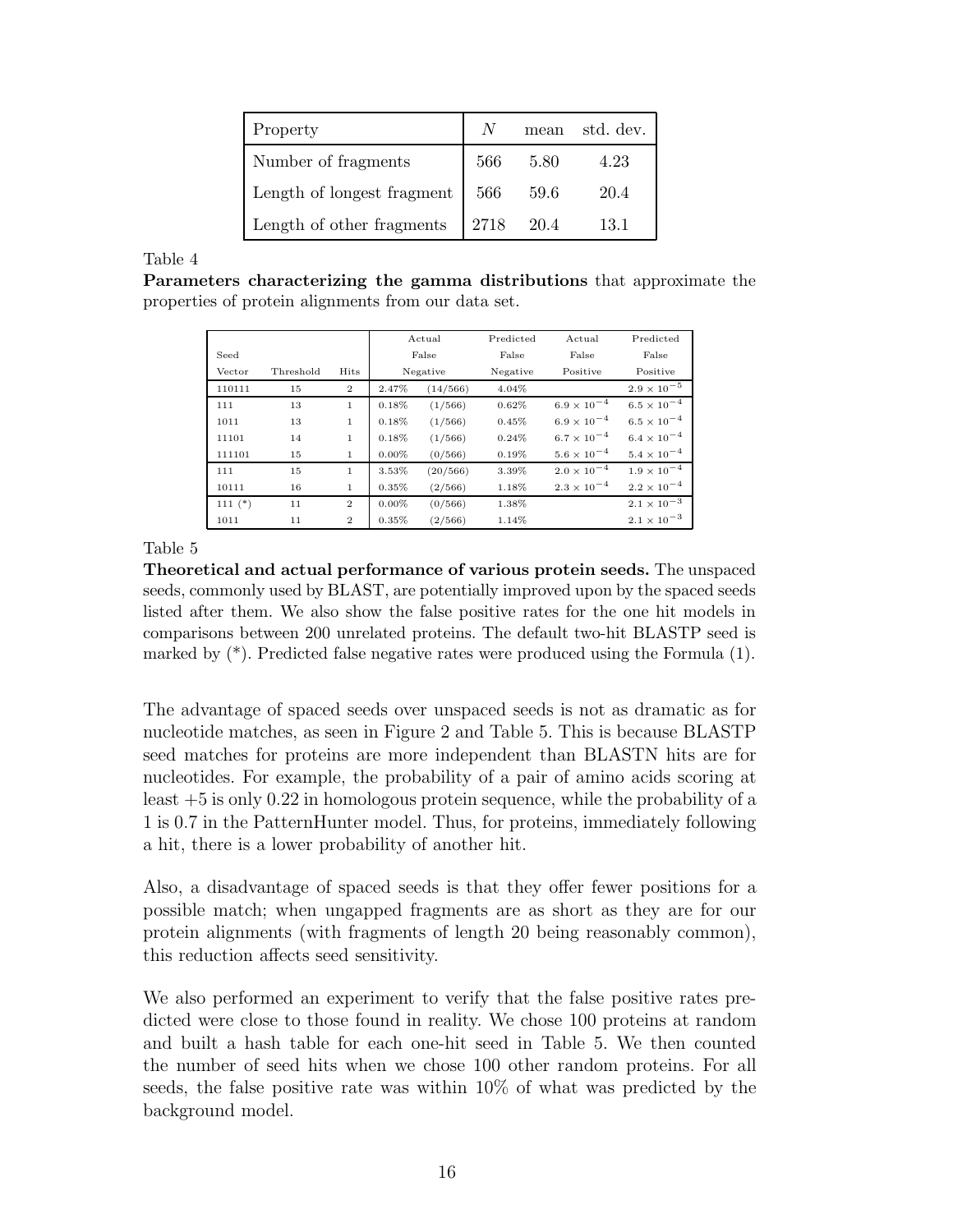

Fig. 2. Theoretical and actual performance of seeds for protein alignments. The graph shows the predicted false positive rate and false negative rate for several seeds of different supports and threshold. The commonly used one-hit and two-hit BLASTP seeds are highlighted with special symbols; both are dominated by vector seeds with the same support and by vector seeds with different support.



Fig. 3. Comparison of the actual and theoretical performance of seeds on protein alignments. The model does a good job of predicting the sensitivity of seeds, though for the seeds with highest sensitivity, the accuracy is worse. This is due to observation bias (alignments were found by BLASTP), and because the data set is small.

Still, there is some advantage to the use of spaced seeds. The spaced seed  $((1, 1, 1, 0, 1), 14)$  offers a theoretical advantage of 61% fewer false positives over the standard BLAST seed, $((1, 1, 1), 13)$ , with slightly lower false negative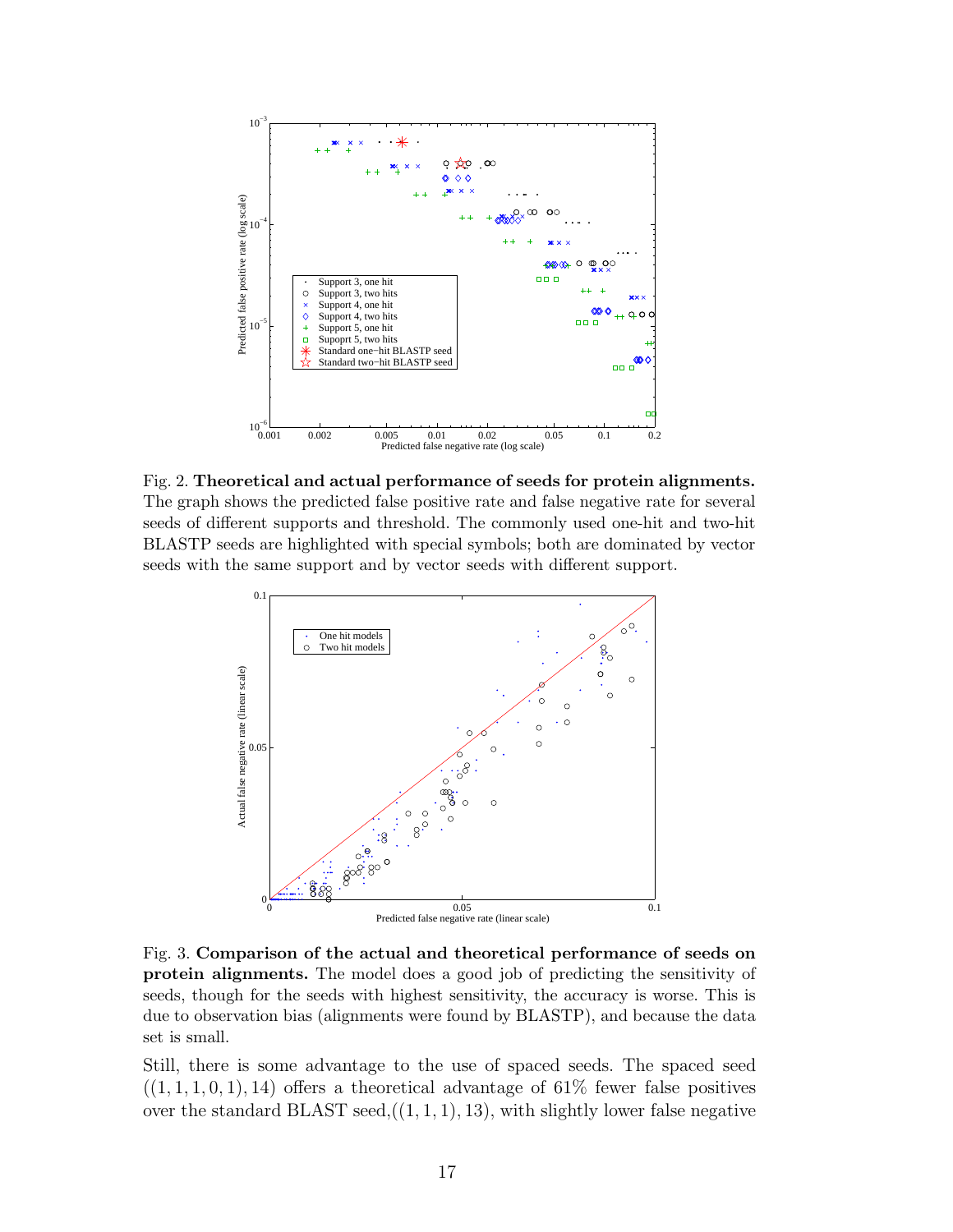rate; for that matter, the obvious spaced seed of support  $3, ((1, 0, 1, 1), 13)$ , is also preferred over the standard BLAST seed, with 27% fewer missed alignments (though the difference is small).

The advantage of two-hit models is not as great as for nucleotides, either. One notable discovery is that seeds with support greater than three have greater sensitivity than those with support three. Implementing seeds with support four requires building hash tables with entries for all amino acid 4-mers. This is most useful when most table entries are full (see Section 2.2), but since there are only 160,000 amino acid 4-mers, for large protein databases, most hash table entries would be populated if one used seeds depending on four positions.

If one is willing to tolerate higher false negative rate, there are two seeds which seem to be favorable compared to one-hit BLAST seed of threshold 15 (approximately 3.4% false negatives). The one-hit seed  $((1, 0, 1, 1, 1), 16)$  offers comparable false positives, with one third the false negative rate  $(1.2\%)$ . Or, if one is willing to use seeds of support 5, the two-hit seed  $((1, 1, 0, 1, 1, 1), 15)$ offers 4.0% false negatives and seven times fewer false positives in theory.

A data set not derived from BLASTP. To try to avoid the observation bias we noted before, we aligned sequences that are not reported as aligned by BLASTP, but which are connected by a sequence of alignments that are reported by BLAST. If BLAST defines a graph on the set of proteins, these are nonadjacent nodes in the same connected component. We aligned all such pairs from connected components of size at most 30, and discovered 396 alignments in our target score range, again using the BLOSUM62 scoring matrix.

However, all match the one-hit BLASTP seed with threshold 13, and all but three match the two-hit BLASTP seed with threshold 11. Presumably, all were incorrectly thrown out during one of BLASTP's many filtering steps.

In this new data set, we do see some advantage to spaced seeds, especially among less sensitive seeds, which might be of use if one desired an extremely fast, moderate sensitivity aligner. For example, the spaced vector seed  $((1, 1,$  $(0, 1)$ , 16) matches 381 (96.2%) of these alignments, while the unspaced seed  $((1, 1, 1), 16)$  matches 367 (92.6%) of them. Similarly, the spaced support 4 seed  $((1, 1, 0, 1, 1), 18)$  matches 382 alignments  $(96.4\%)$ , while the unspaced seed  $((1, 1, 1, 1), 18)$  matches 373 (94.2%). We found similar results for two hit models.

Predictions versus reality. Finally, the simple model of sequences allows good predictions of seed sensitivity. Figure 3 shows the predicted and actual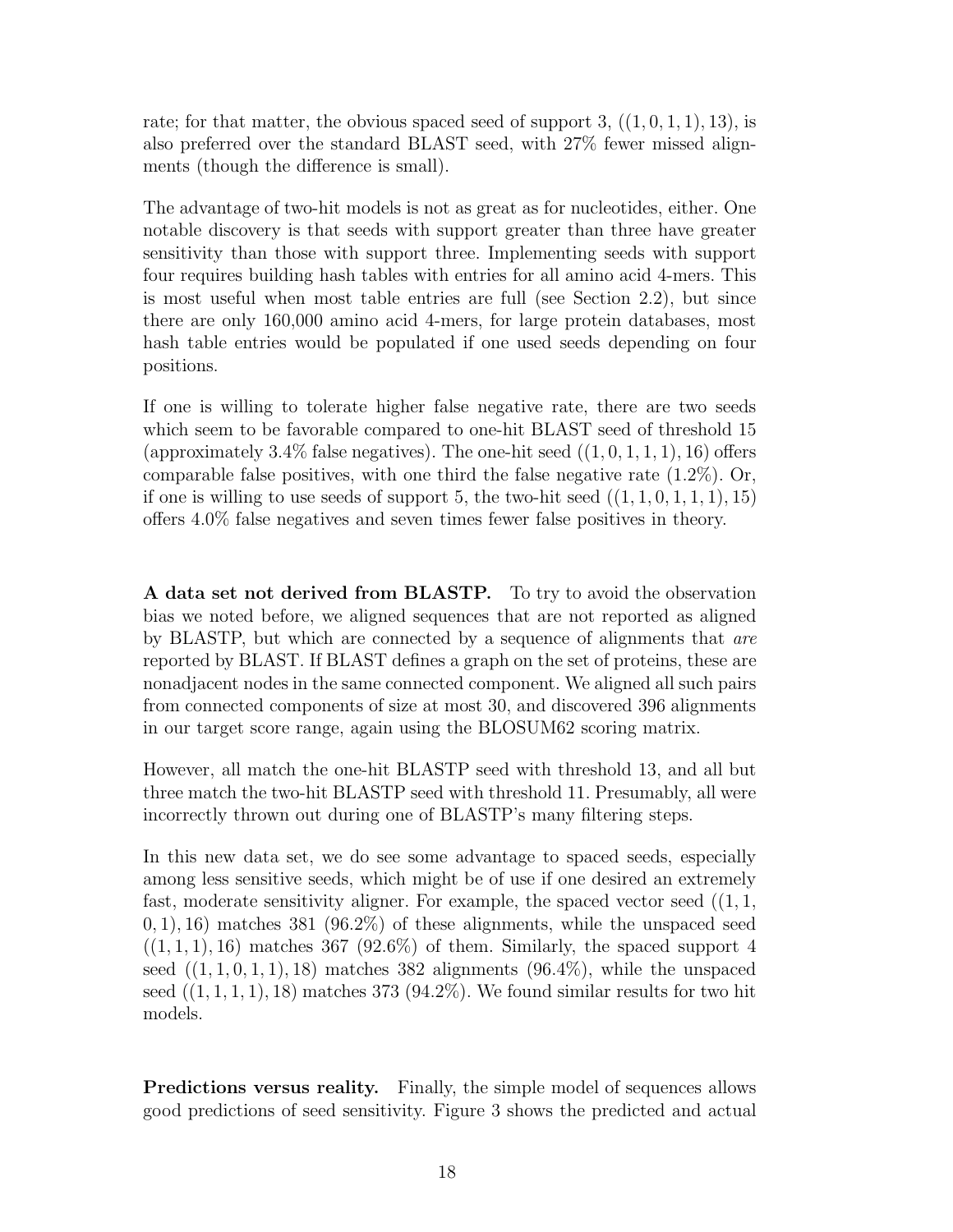sensitivity of the seeds we studied. The model generally does a good job at predicting the sensitivity of the seeds, except for the most sensitive seeds. This is expected, since our test set includes only 566 alignments. In general, we underestimate the sensitivity of seeds, which is because true protein alignments do not consist of random noise, but include strongly conserved regions within the alignment; these will be more likely to produce a hit than is suggested by our theory. Our set is also subject to observation bias: the alignments we tested were found with BLASTP, which guarantees that they have a hit to the two-hit seed  $((1, 1, 1), 11)$ .

# 5 Conclusion

We have presented an extension to previous models for hits that are used in large-scale local alignments. Our vector seeds offer a much wider vocabulary for seed matches than previously studied seeds. For example, they allow certain positions to be more important than others, they allow a fixed number of mismatches in some positions and an arbitrary number in others, and more.

Our extensions to spaced seeds or seeds with constrained mismatches allow substantially improved pairwise local alignment, with vastly improved sensitivity. Especially with the coding sequence nucleotide alignments (possibly one of the most important large-scale local alignment problems), alignment programs using our seeds can reduce their false negative rates by over half, with no change to false positives over BLAT or PatternHunter.

We have also shown an algorithm that allows us to predict the sensitivity and false positive rate of a vector seed on probabilistic models of true and random alignments. This allows us to choose an optimal seed for a given alignment task. Our algorithm is an extension to the original Keich et al. algorithm for predicting seed sensitivity in simple models. Our method is practical as long as the number of alignment sequences matching a given seed is moderate. Extensions to our algorithm allow one to predict the sensitivity of a seed in multi-hit models, or when using multiple seeds.

We show that spaced seeds can be helpful for proteins as well. The improvements are not as dramatic as for nucleotides, mostly because the seeds themselves are so short, yet they are still useful, and if one is willing to allow a moderate false positive rate, spaced seeds are strongly preferred over unspaced seeds.

Our results offer substantial improvement over the current state of the art, with minimal change required in coding.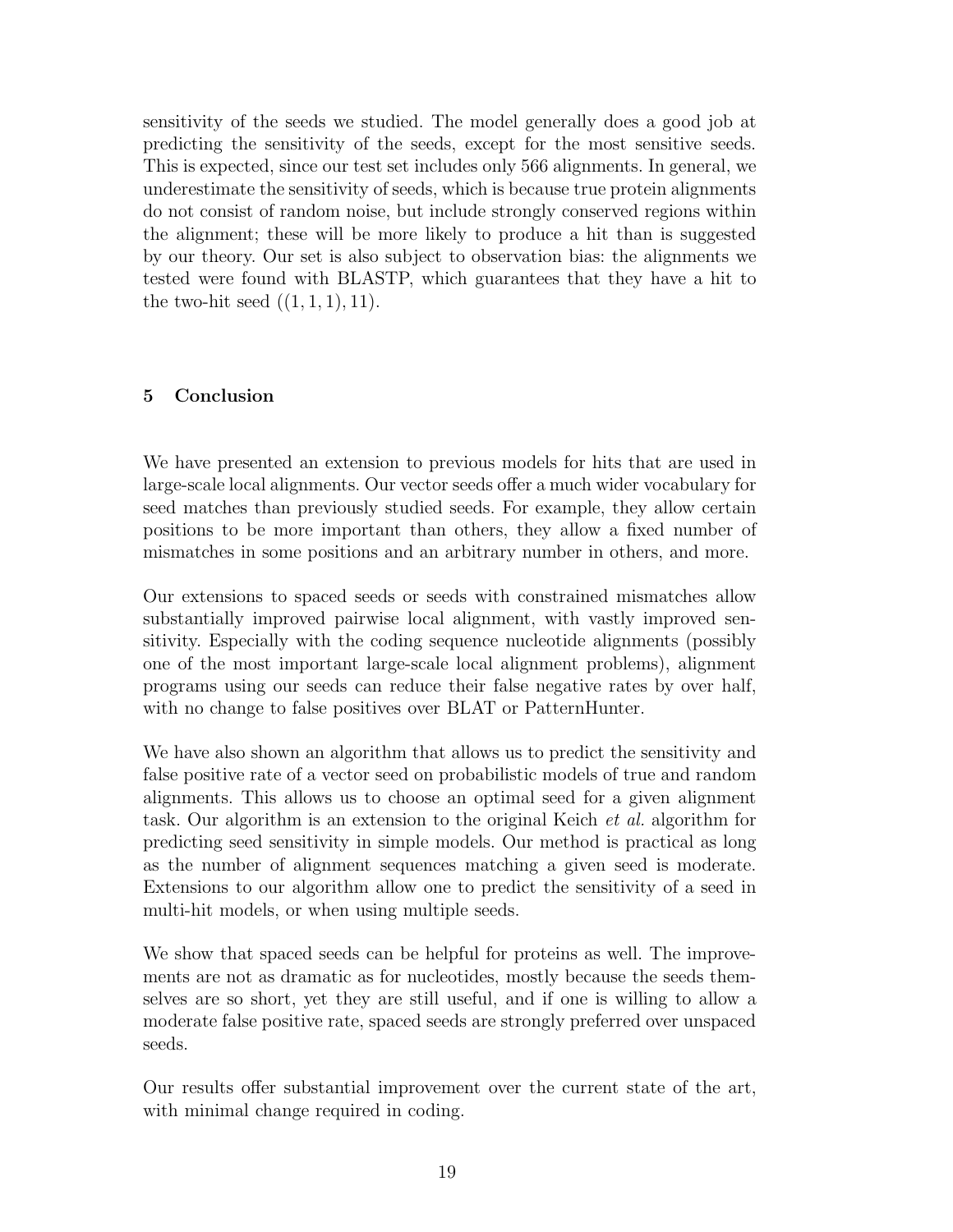Future work. Finally, we discuss a few extensions which we have only begun to consider. In PSI-BLAST [7], alignment phases after the first are based on position-specific scoring matrices, which model the probabilities expected in sequence matching a profile. Much as with the standard BLASTP model of aligning sequences that comes from the scoring matrix, here as well, one may desire a seed that has a higher probability of matching the sequence than the usual  $(1^k, T)$  consecutive seed. It is impractical to compute the probabilities for thousands of seeds for each profile, yet it is quite reasonable to compute the match rates for each of a small set of diverse good seeds, and use the best of these seeds in that round. (One may also compute predicted false positive rates, using the standard background probabilities with the new scoring matrices.)

We are also interested in whether the representation of vector seed hits as halfspaces in a lattice can help in optimizing them. Given a certain length, support and threshold, is it possible to find the best seed, even for a simple positionindependent model, without using essentially exhaustive search? While the exhaustive search is possible for small seed families, for the vector seed models, this becomes absurd as the families of possible seeds grows to the millions. Clearly, one could use heuristic methods. However, sometimes, there is a large difference between the best seed and seeds at the 99th percentile, so one would want a very good heuristic.

Finally, we demonstrated that the vector seeds are not universally expressive. Are there still other seed models that express a useful further generalization to the ones we have given?

Acknowledgements. This work has been supported by a grant from the Human Science Frontier Program, grants from the Natural Sciences and Engineering Research Council of Canada, a grant from Communications and Information Technology Ontario, and by Ontario Graduate Scholarships. We would like to warmly thank an anonymous reviewer who has offered many useful comments. A preliminary version of this work appeared in the proceedings of the Workshop on Algorithms in Bioinformatics held in Budapest in September, 2003 [13].

#### References

- [1] B. Ma, J. Tromp, M. Li, PatternHunter: faster and more sensitive homology search, Bioinformatics 18 (3) (2002) 440–445.
- [2] W. J. Kent, BLAT–the BLAST-like alignment tool, Genome Research 12 (4) (2002) 656–664.